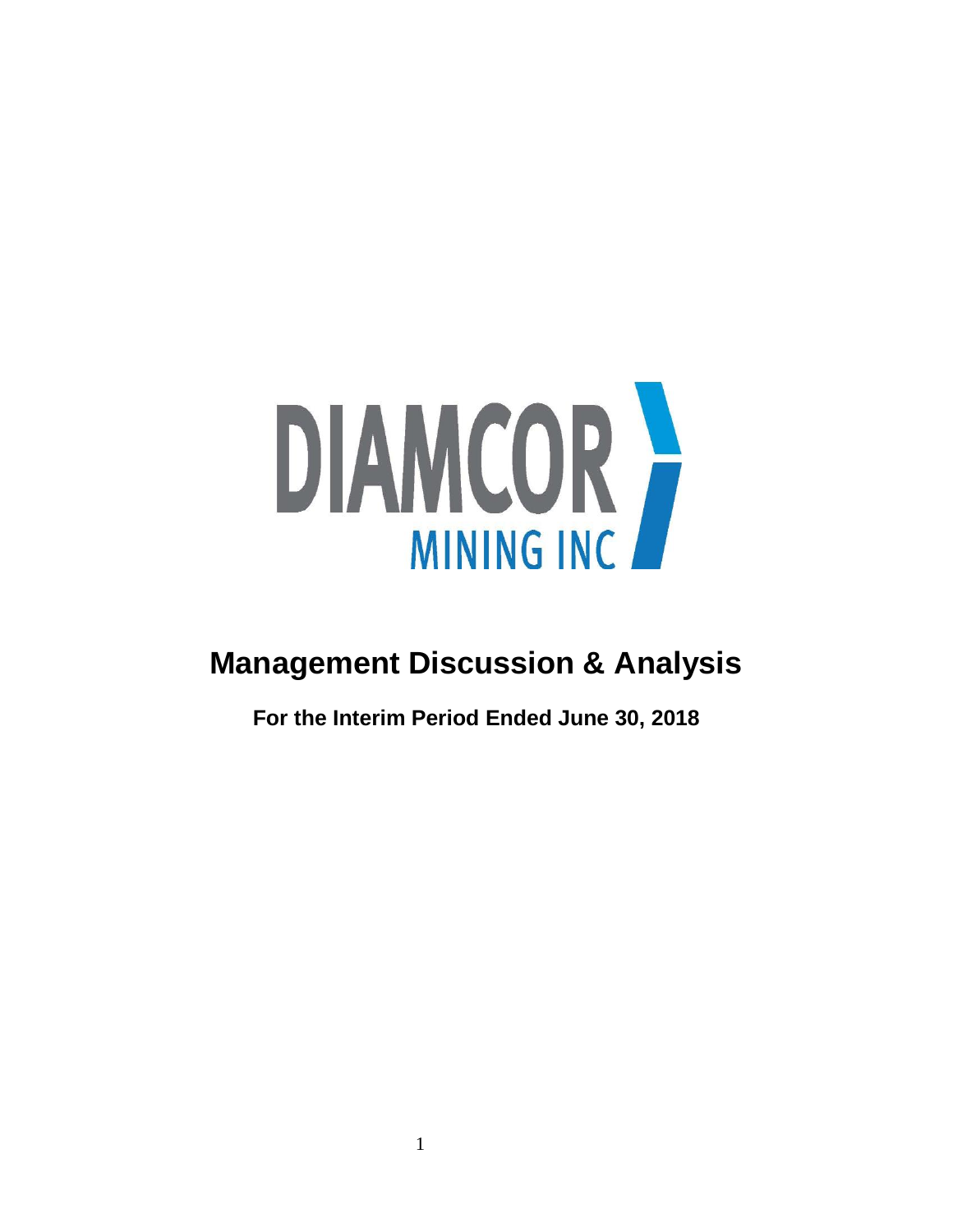## **DIAMCOR MINING INC. MANAGEMENT'S DISCUSSION AND ANALYSIS**

## **FOR THE INTERIM PERIOD ENDED JUNE 30, 2018**

Management's discussion and analysis ("MD&A") focuses on significant factors and the operating results and financial position of Diamcor Mining Inc. ("Diamcor" or the "the Company") and its subsidiaries. To better understand the MD&A, it should be read in conjunction with the interim unaudited consolidated financial statements and notes thereto for the three-month interim period ended June 30, 2018, and the MD&A and unaudited consolidated financial statements for the three-month interim period ended June 30, 2017. The effective date of this MD&A is August 29, 2018.

The unaudited consolidated financial statements for the interim period ended June 30, 2018 have been prepared in accordance with International Financial Reporting Standards ("IFRS"). Unless otherwise specified, all financial information is presented in Canadian dollars.

Some of the statements in this MD&A are forward-looking statements that are subject to risk factors set out in the cautionary notes contained herein.

Additional information about the Company and its business activities is available on SEDAR at [www.sedar.com](http://www.sedar.com/) and on the Company's website at [www.diamcormining.com.](http://www.diamcormining.com/)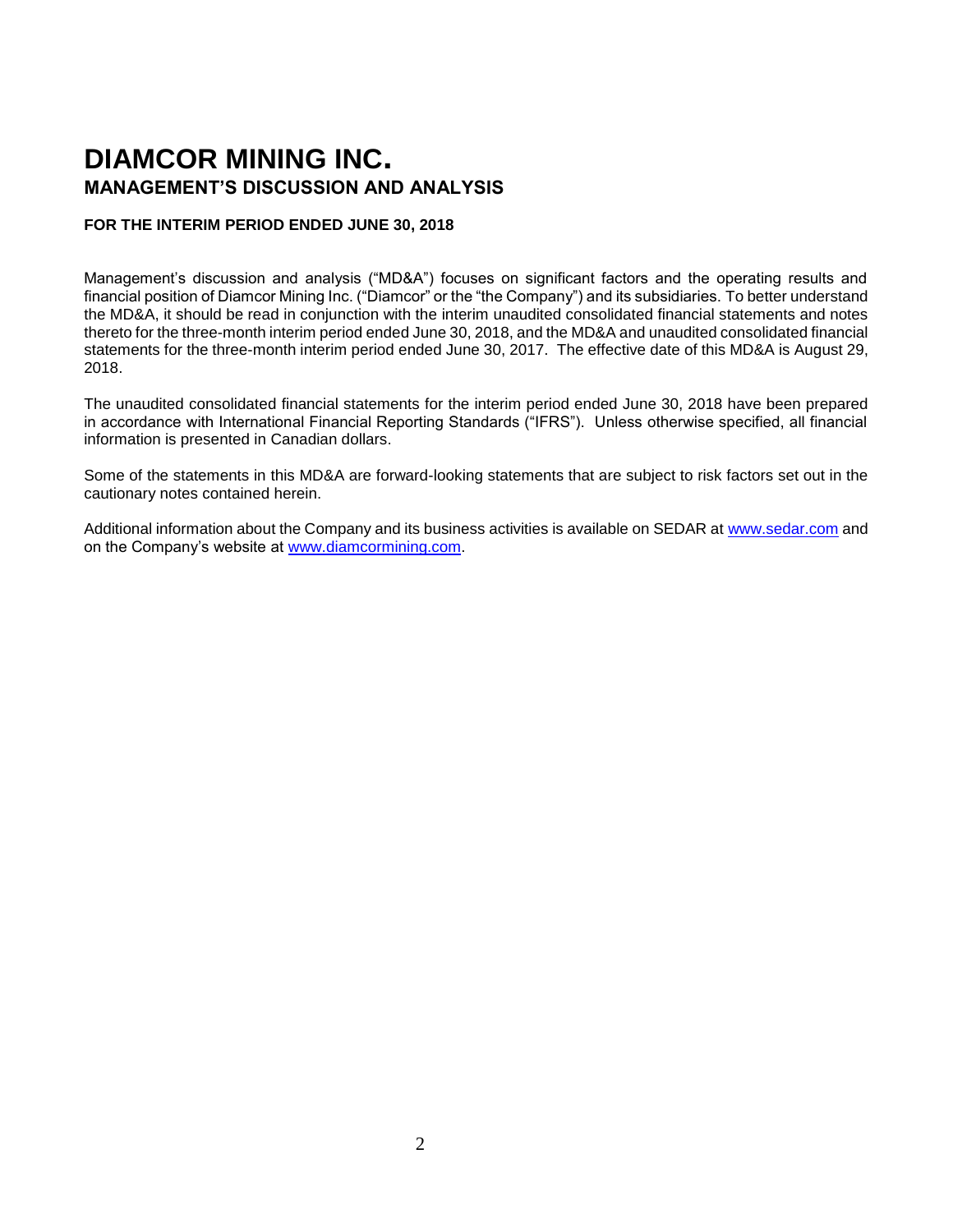## **HIGHLIGHTS**

## **Corporate**

- **Canadian company listed on TSX Venture Exchange under the symbol DMI, and on OTC market OTCQB under the symbol DMIFF.**
- **Supplier of rough diamonds to the world market for over 10 years with established industry relationships and an experienced management team.**
- **Long-Term strategic alliance and financing with world famous New York based Tiffany & Co. Tiffany's owns 3,022,827 common shares of the Company.**
- **Krone-Endora at Venetia project acquired from De Beers represents a rare late-stage opportunity, with the potential for near-term production and longterm growth.**
- **Cash flowing from trial mining underway, current exercises are aimed at aiding the Company in arriving at initial production decisions in near-term.**
- **Positioned as one of the few companies with potential to supply rough diamonds to the world market at a time when rough diamond demand is expected to exceed supply due to declining output from existing sources and a lack of new discoveries.**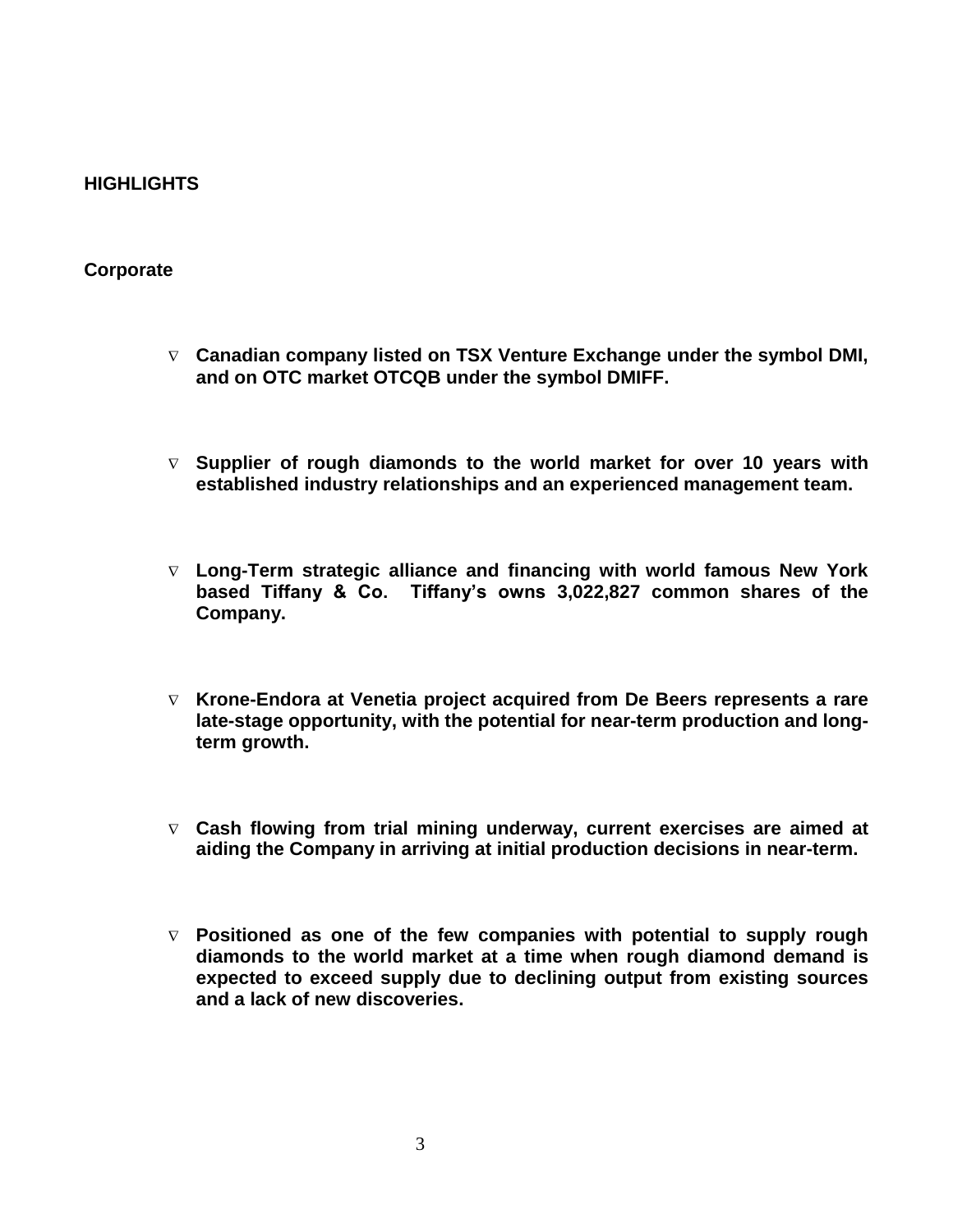## **HIGHLIGHTS**

## **Krone-Endora at Venetia Project**

- **Project acquired from De Beers in a competitive process to achieve mandate of supporting junior mining and women in mining through the divestiture of non-core assets to qualified candidates with proven operational experience.**
- **Project covers an area of 5,888 hectares directly adjacent to De Beers' flagship Venetia Diamond Mine. Deposits are identified as being the result of the direct shift and subsequent erosion of material from Venetia to the lower surrounding areas including those of Krone and Endora.**
- **Significant infrastructure complete: ~20km of primary access roads, two deposit specific plants with targeted throughput of ~500 TPH, ~20km of water pipelines, lined water storage dams, ~13km main power line, backup generator power systems, work camps, extensive operational equipment, and various other infrastructure items to support project for the long-term.**
- **Nature of deposit allows for low-cost surface mining operation with maximum depth of 15M, no blasting or underground operations. Deposit specific plants, high percentage of gem or near gem quality, large diamond potential, and significant future growth potential from surrounding areas.**
- **Ongoing trial mining exercises completed to June 30, 2018 have resulted in the incidental recovery and sale of 115,312 carats of rough diamonds generating revenue of (US) \$19,780,771 or (US) \$171.54 per carat. Largest individual rough diamond recovered to date - 91.7 carats.**
- **30-year mining right secured for initial area targeted (657.71 of 5,888 hectares), Water Use License secured, transition to large-scale trial mining underway.**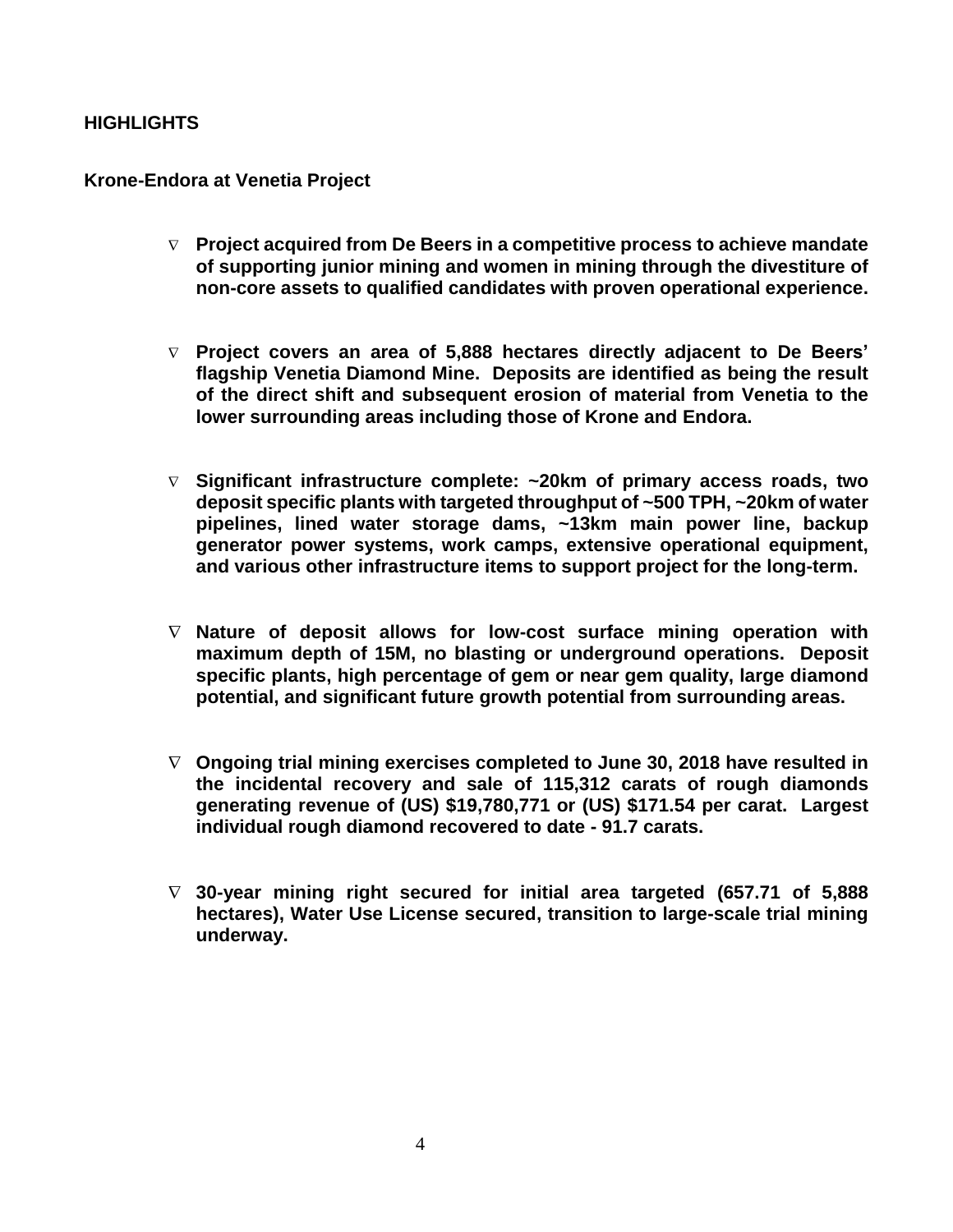## **INTRODUCTION**

Diamcor Mining Inc. ("Diamcor" or the "Company") is a junior mining and exploration company incorporated in the Province of British Columbia under the Business Corporations Act (BC) with an established operational history of supplying rough diamonds to the world market. The Company pursues diamond related properties in South Africa and other diamond producing countries. Diamcor is currently developing and advancing its Krone-Endora at Venetia project in South Africa. The Company's common shares trade on the TSX Venture Exchange under the symbol "V.DMI", and on the OTCQB tier in the United States under the symbol "DMIFF".

Diamcor's principal business is the identification, acquisition, exploration, evaluation, operation, and development of unique diamond-based resource properties. The Company acquired the Krone-Endora at Venetia project from De Beers, has established a long-term strategic alliance and secured financing from world famous luxury retailer Tiffany & Co. The Company's strategy is to be a producer and supplier of quality rough diamonds to reputable diamond purchasing entities serving the global diamond market.

## **CORE BUSINESS AND STRATEGY**

Diamcor has an established operating history in South Africa, key strategic relationships within the diamond industry in South Africa, Canada, China, Brazil and the United States, extensive knowledge of diamond mining opportunities, and is developing the Krone-Endora at Venetia project. The Company's strategy is to identify, evaluate, acquire, and develop various types of diamond related properties, with a specific focus on opportunities which demonstrate the potential to generate near-term and sustained rough diamond production and positive cash flow while minimizing shareholder dilution.

The Company advanced this strategy by acquiring the Krone-Endora at Venetia project from De Beers Consolidated Mines Limited on February 28, 2011. The Krone-Endora at Venetia project consisted of the prospecting rights over the farms Krone 104MS and Endora 66MS, which represent a combined surface area of approximately 5,888 hectares directly adjacent to De Beer's flagship Venetia Diamond Mine in South Africa. The deposits which occur on the properties of Krone and Endora have been identified as both, an upper "eluvial" deposit, as well as a lower / basal "alluvial" deposit, both of which are proposed to have originated from the higher grounds of the adjacent Venetia kimberlites, with the full extent to which these deposits occur over the entire area of the project yet to be determined. De Beers previously completed exploration efforts on an initial area of interest comprised of approximately 310 hectares of the properties, the results of which were reported in an initial Independent National Instrument 43-101 Technical Report (the "Initial Technical Report") which was filed by the Company on July 30, 2009 in conjunction with the acquisition. Based on the initial work completed to that date, the Initial Technical Report provided an inferred resource estimate of 54,258,600 tonnes of diamond bearing gravels, and 1.3 million carats of diamonds for the 310 hectare area of interest in that report. The Initial Technical Report also noted that based on the previous work programs and evaluation completed to date by De Beers and the Company, an estimated 1,000m, or 1 vertical km, of material has shifted and eroded off of the kimberlites of Venetia onto the lower surrounding areas including those of Krone and Endora, but the full extent to which this material may be present on the Krone and Endora properties currently is unknown. The Company's near-term efforts are focused on the key areas of interest defined by the previous work and estimates outlined in the Initial Technical Report, and specifically those within the defined K1 area of the project, the procurement and installation of infrastructure and equipment required to support the further advancement of the project, subsequent trial mining and bulk sampling to better define the location and extent of the materials on both the Krone and Endora properties, and the completion of work required to support the filing of an updated Independent National Instrument 43-101 Technical Report (the "Updated Technical Report") on April 28, 2015. The combined efforts and work underway are aimed at allowing the Company to secure data to aid it in arriving at initial production decisions for the project.

In addition to the advancement of the Krone-Endora at Venetia project, the Company continues to review and pursue mining opportunities in South Africa and other known diamond mining regions. The Company believes its strategy will ultimately allow it to take advantage of a potential long-term trend of increasing rough diamond prices which many industry experts believe will ultimately continue in the coming years. These forecasted rough diamond price increases are a function of; projected material shortfalls in future diamond production, the potential continued increase in customer demand in developing markets such as China and India, and restoration of demand in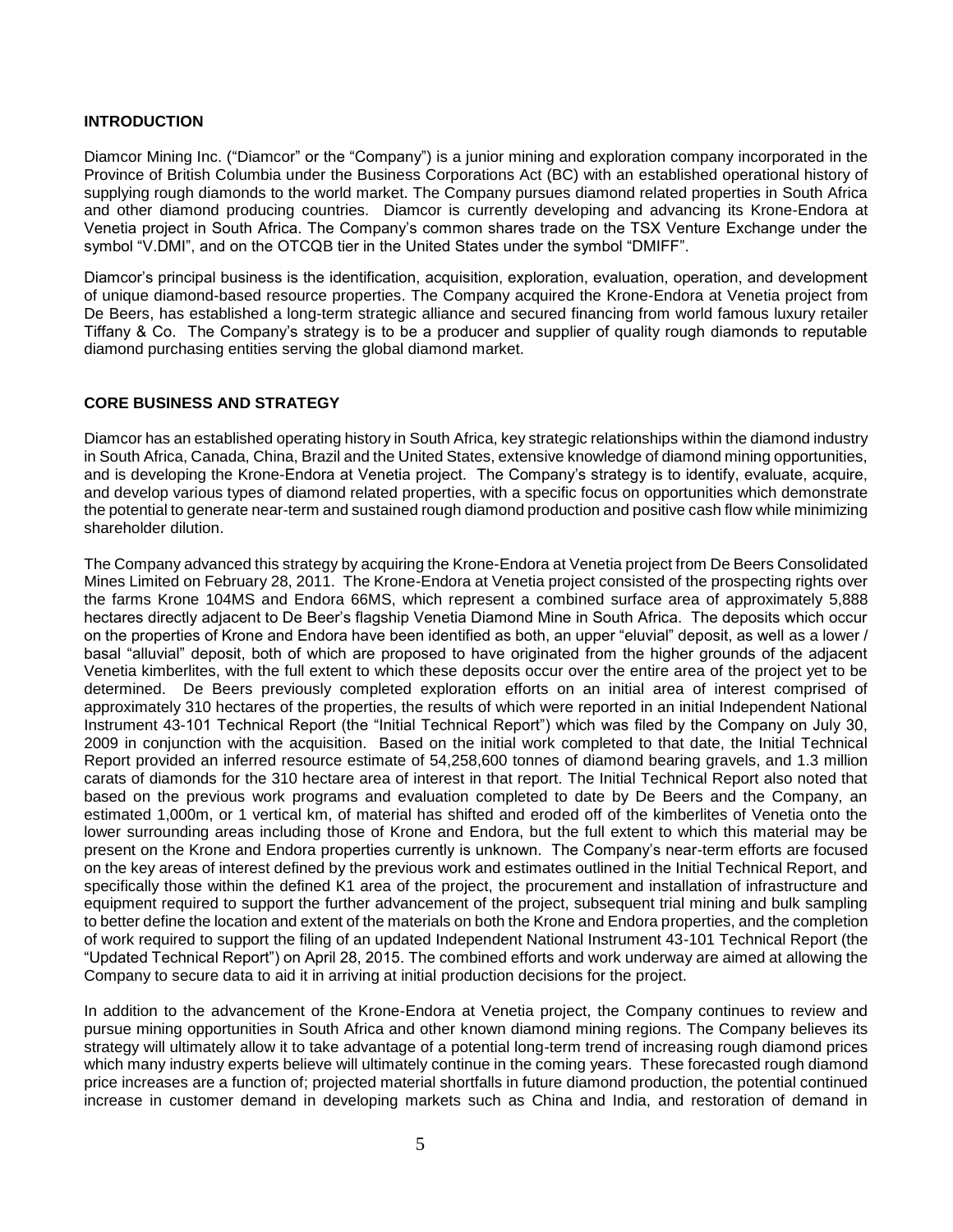historically strong markets such as the United States. Additionally, it is widely accepted and documented that many existing diamond mines may be approaching the late stages of their expected life of mine, and current rough diamond production levels are expected to remain consistent at best, or potentially be reduced in the future. This dynamic, coupled with the fact few if any new large mines demonstrating an ability to meet projected future increasing demands have been identified or developed in many years and the fact that long lead times of +/-10 years are typically associated with bringing any large new diamond mine into production, combine to present a compelling opportunity for companies that have the ability to provide rough diamond production in the coming years. The Company believes it is well positioned to exploit this opportunity.

As part of the implementation of the Company's strategy and focus on projects which demonstrate a near-term potential for production, management classifies all projects into three distinct diamond project categories. The Krone-Endora at Venetia project has been identified as a higher-grade alluvial deposit (material deposited by ephemeral streams) which is covered by a rare lower-grade eluvial deposit (direct shift of material through the action of gravity and rain wash), the nature of which is described in further detail below.

The three basic diamond project categories as defined by the Company when reviewing potential projects are - Primary Kimberlite Projects, Alluvial and Eluvial Projects, and Tailings Re-Treatment Projects. These project categories as defined by the Company are briefly explained as follows:

**Primary Kimberlite Projects -** The Company defines primary kimberlite projects as any diamond project which involves the exploration for, or open-pit / underground mining of, any new or existing kimberlite source, these areas being the primary source from which rough diamonds originate. The Company's initial involvement in such projects may occur should the Company acquire projects and then discover new kimberlite bodies of interest on those properties during its ongoing geological evaluation of a project. While currently not a primary focus of the Company, the Company does have the ability to perform initial exploration efforts to define the potential significance of such a find, after which it is anticipated any additional efforts would be considered as warranted.

**Alluvial and Eluvial Projects -** The Company defines both alluvial and eluvial projects as the exploration for, and mining of, near surface diamond bearing gravels. While the terms alluvial and eluvial sound similar, the two deposit types are distinctly different. Alluvial gravel deposits occur as a result of the pre-historic erosion of the top surface areas of primary kimberlite sources by ancient rivers which previously ran over them. The alluvial gravels, and any diamonds contained in these gravels which are eroded from the kimberlite tops, are typically transported downstream before finally settling in areas where these ancient rivers slowed, turned, and/or formed deposit areas. In these situations, the deposited / settled alluvial gravels and associated diamonds are typically found under varying layers of surface structure along graduating terraces in the various key settling areas over which these paleo-rivers once ran. Diamond bearing alluvial gravels typically produce gem quality stones as a direct result of the manner and distance by which they have been transported by the paleo-rivers from their originating sources since the washing or rolling effect of transporting the diamonds, sometimes great distances, tends to destroy the smaller lower quality stones during the process while polishing, rounding, and depositing the larger better-quality stones into the various settlement areas. Unlike the capital-intensive methods of recovering diamonds from a deep hard rock primary kimberlite source, the alluvial gravel recovery process is done via a simple strip mining and earth moving process using heavy equipment with no requirement for any underground work or associated infrastructure. Exploration of potential alluvial properties to locate diamond bearing gravels also involves less capital-intensive methods allowing alluvial projects to be advanced towards production in a relatively short period of time.

Eluvial projects are similar in nature to alluvial projects with respect to production requirements, but significantly rarer and more unique due to the fact that deposits occur immediately adjacent to a known primary source and are created in a different manner. In the typical alluvial deposits described above, constant flowing pre-historic paleorivers slowly eroded away the gravel deposits and diamonds from the source and then transported them downstream to various collection or settlement points, sometimes hundreds of miles away from the source. In contrast to this constant erosion process, eluvial deposits are primarily the result of a gravitational movement, or shift, of material in conjunction with the subsequent erosion or weathering which forms the resulting accumulation or deposit directly adjacent to, or near, the primary source. Due to the fact that these deposits have not moved any significant distance, eluvial deposits also tend to more closely mirror the characteristics of the primary source, with due consideration to the fact they are not as uniform in nature. These characteristics can provide for a more definitive understanding of the deposit in general, especially in circumstances where the primary source of origin is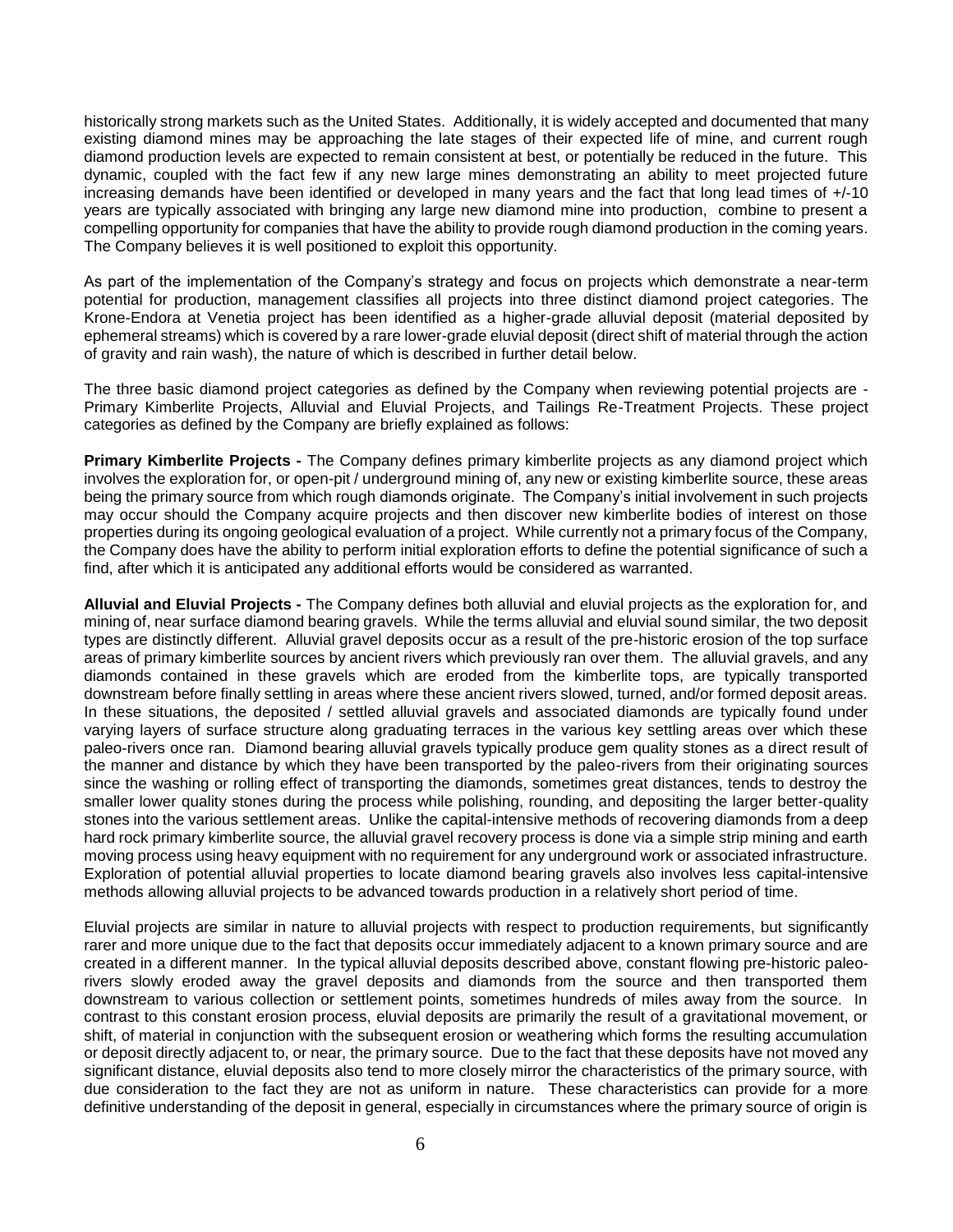well understood. Eluvial deposits would also be expected to retain the same potential for larger diamonds to exist as an alluvial deposit but typically include the added benefit that the smaller diamonds are also retained, as opposed to being destroyed, due to the short-duration of the event causing the deposit, and the short distance the deposit has travelled from the originating source. As noted above, the Krone-Endora at Venetia project acquired from De Beers by the Company has been identified as a proposed higher-grade lower/basal alluvial deposit which is covered by a lower-grade upper eluvial deposit. The project is located directly adjacent to the identified source of the deposits, that being De Beer's flagship Venetia Mine. Venetia is one of the world's most significant and wellestablished diamond mines with previously published yearly production volume highs of approximately 9.0 million carats per year (~3.5M – 2015), and independent references noting a high percentage of diamonds recovered as being classified as gem quality. The decision to transition to underground operations at Venetia was made by De Beers, and an estimated (US)\$2.1B capital expenditure is currently underway. These efforts are expected to extend the mine's life significantly.

**Tailings Re-Treatment Projects -** South Africa, and a select few other countries, have a long and extensive history of large kimberlite diamond mines dating back over 100 years. The age of these mines presents an opportunity for newer and more modern processing and recovery methods to be implemented to reprocess vast stockpiles of previously processed tailings materials. The ability to use newer and more efficient processing plants and methods to re-process stockpiled kimberlite tailings from these mines to recover diamonds missed due to inefficient processing can present a significant opportunity in certain cases. These large above-ground tailings stockpiles can be quantified, graded, and valued to produce reasonably reliable modeling of processing costs and expected revenues.

## **KEY PERFORMANCE DRIVERS AND RECENT EVENTS**

The primary performance drivers for the Company are the; identification and acquisition of projects which demonstrate potential for near-term diamond production with suitable costs and diamond yields, successful transition of these projects to full scale production, current and future rough diamond market prices, establishment of strategic relationships with reputable purchasing entities of rough diamonds serving global markets.

The onset of the global financial crisis in 2008 and 2009 had a profound effect on the world economy including the diamond market. At that time, analysts, industry experts, and trade publications reported a softening of diamond prices and short-term demand. Despite the expected decline in the United States market, industry experts anticipated increasing demand from the vast emerging markets of China, India, and the Middle East. As of mid-2009 rough diamond prices began to recover, and by early 2010 price recovery was approaching the previous alltime highs experienced in 2008 prior to the global financial crisis. This trend of steadily increasing rough diamond prices largely continued, and by the mid 2011 industry sources were reporting rough diamond prices above the 2008 pre-crisis highs. These highs were followed by periods of a weakening of prices in 2015/16. However, by the end of 2017 various industry experts believed rough prices had reached the bottom of their cycle, and a return to a trend of increasing rough diamond prices over the long-term was possible for the reasons set forth above. Readers are cautioned that any significant and sustained decrease in the market prices for rough diamonds could have a material adverse effect on the Company's performance and results from operations**.**

As of June 30, 2018, the Company's principal assets were the following: (i) a 70% majority interest in DMI Minerals South Africa (Pty) Ltd., which the Company used to acquire the Krone-Endora at Venetia project from De Beers Consolidated Mines Limited, (ii) a 100% interest in DMI Diamonds South Arica (Pty) Ltd., an entity which serves as the Company's main corporate entity to support its South African projects, operations, initial exploration efforts, and the evaluation of all future projects. Below are brief descriptions of each of these assets.

**DMI Minerals South Africa (Pty) Limited –** The Company owns a 70% majority interest in DMI Minerals South Africa (Pty) Ltd. ("DMI Minerals") with the remaining 30% interest held by the Company's South African Black Economic Empowerment partner Nozala Investments (Pty) Ltd. ("Nozala"). The subsidiary was formed for the acquisition of projects which demonstrate the potential for both near-term production capabilities and suitable life of mine scenarios. On May 26, 2008, DMI Minerals received confirmation from De Beers that its proposal to acquire the Krone-Endora at Venetia project had been approved as the successful bid pending finalization of a definitive sale of assets agreement. On December 22, 2008, the parties to the transaction completed and executed a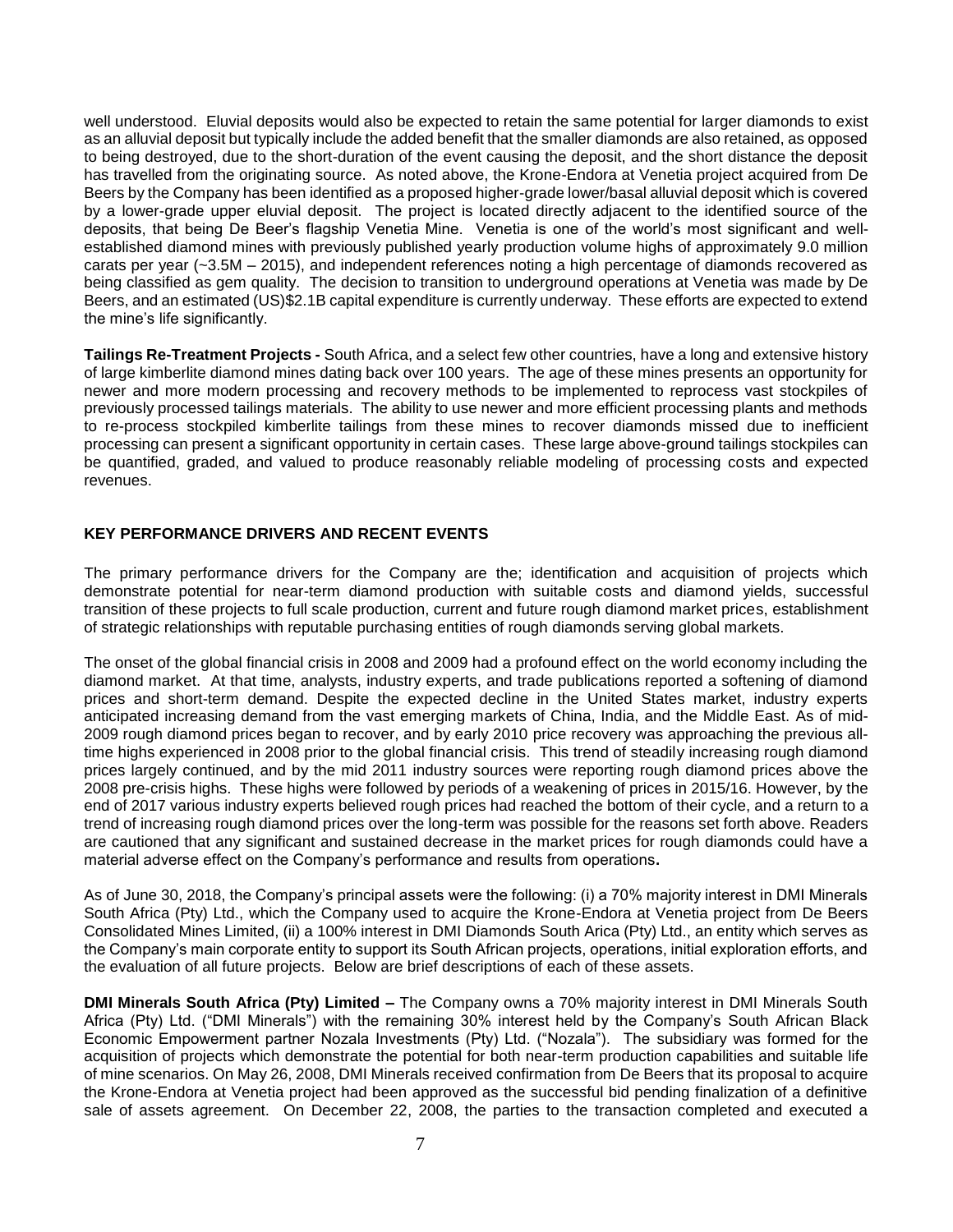definitive sale of assets agreement, and then subsequently on March 31, 2010, executed an amended and updated version of the original sale of assets agreement. Under the terms of the original sale of assets agreement the entire area associated with the Endora 66MS property prospecting right was to be transferred, along with an agreed upon portion of the entire area of Krone 104MS property prospecting right subject to an amendment to exclude certain areas inside the current De Beers Venetia Mine fence line. Despite the delays incurred by this, after due consideration to the proposed area of the Krone 104MS property in question for exclusion, De Beers subsequently agreed to transfer the entire area of Krone 104MS without any amendment or sub-division as part of the transaction. There were no other material changes to the agreement. This amendment allowed the Company to review additional areas of interest between those areas previously identified in the Initial Technical Report and the proposed source of the deposit's origin, that being the kimberlite pipes of De Beers Venetia mine. The transaction was ultimately finalized on December 14, 2010, and on February 28, 2011 the acquisition of the Krone-Endora at Venetia project was closed.

Following the closing of the Krone-Endora at Venetia project acquisition, on March 23, 2011, the Company in conjunction with its subsidiary DMI Minerals entered into a long-term strategic alliance and \$5.5M financing agreement with subsidiaries of New York based Tiffany & Co. Under the terms of the strategic agreement, Tiffany & Co. secured a first right of refusal to purchase up to 100% of the future production of rough diamonds from Krone-Endora at Venetia at fair market value prices to be negotiated and adjusted from time to time to reflect current market conditions. As part of the agreement, DMI Minerals retained the right to freely market all specials (rough diamonds 10.8 carats or larger in size), as well as all other diamond production not selected for purchase by Tiffany & Co. under the terms of their first right of refusal. To expedite the further advancement of the project, Tiffany and Co. Canada provided the Company with a second financing of \$4M on November 16, 2012.

The development of extensive infrastructure began at the project in April of 2011, along with preparations for the start of an extended drilling program, a planned bulk sampling program, and trial mining exercises as recommended by the Initial Technical Report. The completion of extended drilling on 558 targets and the recommended programs undertaken were designed to be a continuation of the work previously completed by De Beers and aimed at:

- assisting the Company in its determination of the location and construction of infrastructure for the project.
- assisting the Company in its determination of how best to proceed with the further evaluation of areas of the project previously explored.
- assisting the Company in identifying additional areas of interest not yet accounted for in the Initial Technical Report for future exploration.
- allow the Company to establish a current diamond price estimate for the project.
- advance the recommended work programs to support the filing of an Updated Independent Technical Report (filed on April 28, 2015).
- support the Company's bulk sampling and trial mining exercises.
- support the application and issuance of a Mining Right from the South African Department of Mineral Resources (granted on September 11, 2014).
- support the issuance of a Water Use License from the South African Department of Water Affairs (granted on April 11, 2016).

Collectively, efforts are aimed at allowing the Company to collect data and aid it in arriving at initial production decisions for the project.

Extensive infrastructure development including the design, development, and construction of two large modular processing plants have been completed to support the long-term development of the project.

Efforts to date have included:

- the clearing of 60km of temporary access roads to support the extended drilling program and the establishment of required infrastructure.
- the identification of areas to be potentially targeted for additional bulk sampling and trial mining exercises, and the location for the construction of the project's plant sites.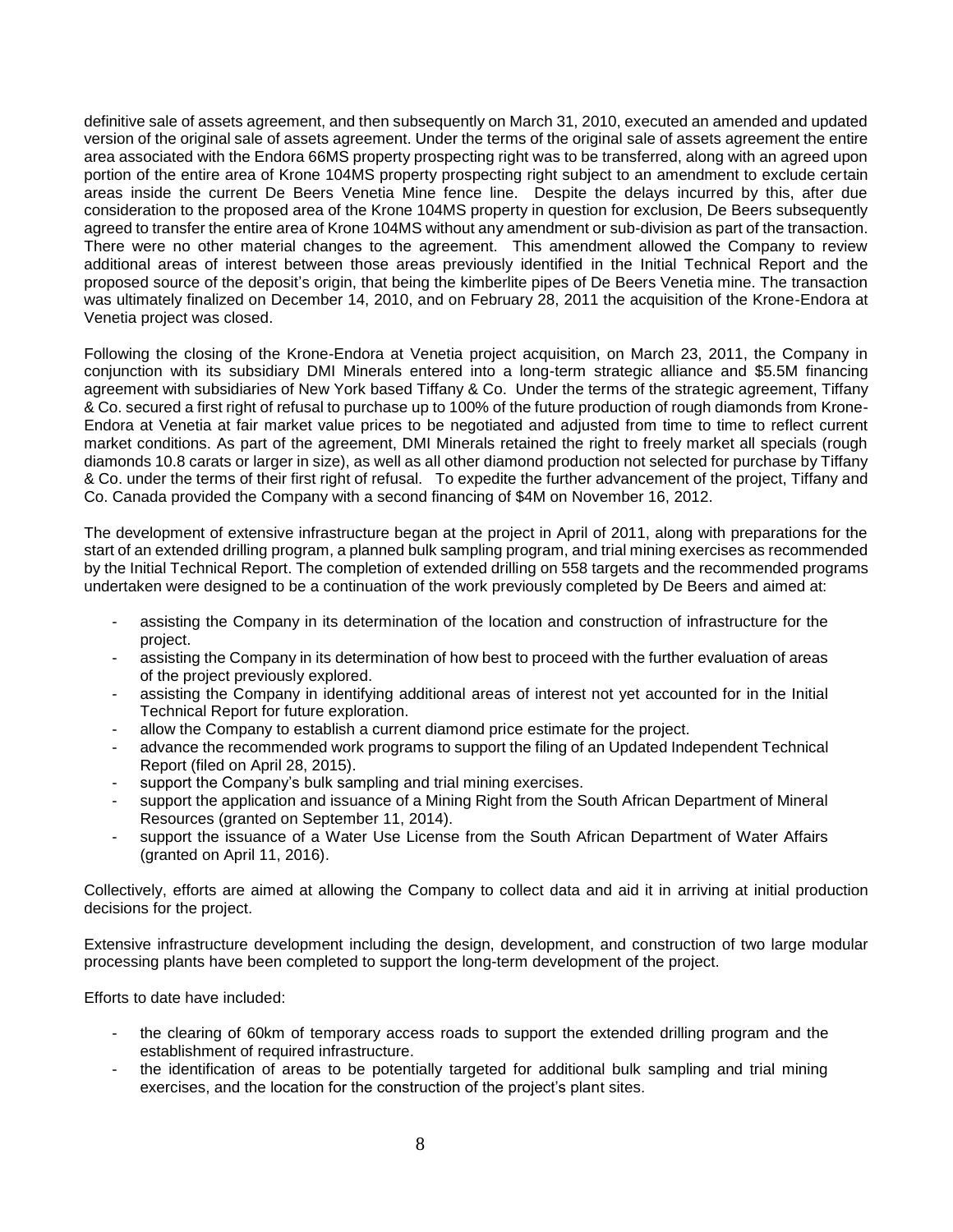- the removal of +/-4,000 truckloads of material for the establishment of a quarry in the area selected for future trial mining exercises.
- the clearing of  $\sim$ 2 hectares for the construction of the plant site, the construction of fresh water and settling dams, the completion of civil engineering work, and the construction of a 5m raised wall around the plant site.
- the construction of  $\sim$ 20km primary access roads and bridges to support the long-term needs of the project.
- the installation of ~5km of high strength electrical security fencing, automated security gates, and security checkpoint facilities.
- extensive concrete work and infrastructure for the main treatment/processing plant, operational offices, and workshops.
- the installation of seven water pipelines totaling  $\sim$  20km in length.
- the installation of a  $\sim$ 13km main power-line and backup diesel generators.
- design, development, installation and testing of the project's deposit specific in-field dry-screening and main treatment plants to support the stated objectives and continued advancement of the project

Due to the nature of the deposit, and specifically its high percentage of sand content, extensive consideration has been required and implemented in the development of the dry-screening and main treatment plants. A separate infield dry-screening plant located near the quarry was developed to achieve the goal of dry-screening out fine materials to reduce operating costs, and to provide the additional benefit of reducing overall water consumption at the main treatment plant. The Companies dry screening plant includes a large modular in-field dry-screening system. The infrastructure includes a rotary trommel, Dabmar Bivitec dry-screening and resonance screening technology, extensive conveyor structures, collection bins, and other supporting infrastructure designed to screen non-diamond bearing material prior to the delivery for final processing at the main treatment plant. Over the past few years, the expansion of quarrying and dry-screening operations has been undertaken to provide for even greater efficiencies, volumes, and the further increase in the targeted removal of fines material from 45% to 60% of fines material removed through the dry-screening process. The main treatment plant has also undergone significant expansion and refinement with the addition of a specific large diamond recovery circuit, expanded x-ray flow sort technology and final recovery facilities.

In fiscal 2018, the testing and commissioning of these expanded quarrying and dry-screening operations indicated enhancement initiatives provided an increase in overall dry-screening capacities and operational efficiencies. However, the Company experienced problems in the recovery of waste water from the project's settling dams due to the increased volume of fines being liberated at the main treatment plant, when operating at high volume. This negatively impacted operations overall and the incidental recovery of diamonds during the fiscal year and into the first fiscal quarter of 2019, as operations and processing were periodically slowed or halted completely to reduce volumes of material being pumped into the project's rehabilitation/settling dams. Extensive testing of both the project's water and deposit material were completed. Based on the recommendations of Company consultants and industry experts, the Company began implementing further refinements to the project's dry-screening plant in preparation for the installation of paste thickener infrastructure at the main treatment plant to correct the issues identified. Following the closing of the first tranche of a financing in June 2018, the first fiscal quarter of 2019, the Company commenced enhancements to the project's dry-screening plant which have recently enabled the resumed processing of material in limited volumes to test the effectiveness of these initial refinements. Efforts with respect to the installation of the recommended paste thickening infrastructure at the main treatment plant continue to be advanced, following which, the Company plans to increase processing volumes at the project. All efforts underway are designed to support the further advancement of the project and the recommendations of the Updated Technical Report and aid the Company in arriving at initial production decisions for the project.

The Company has placed significant focus and emphasis on the successful closing, financing, and advancement of the Krone-Endora at Venetia project over a period of several years and currently views this project as its most significant business opportunity in the short-term. Building upon the success of the Krone-Endora acquisition, the related Tiffany & Co. strategic alliance and financing, and the further leveraging of management's experience, the Company also continues the process of identifying and evaluating other diamond mining opportunities with a view towards new acquisitions, development, and production opportunities.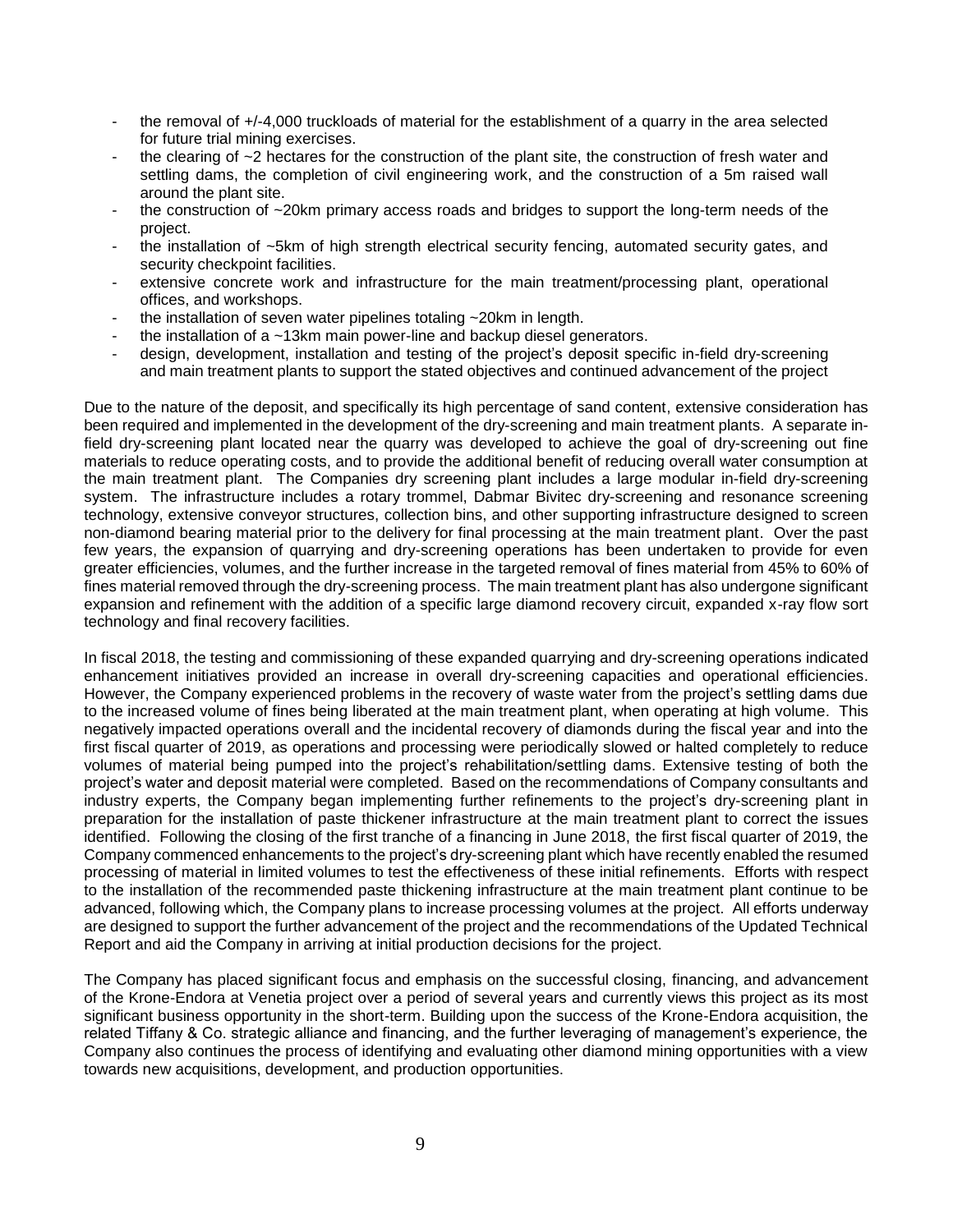**DMI Diamonds South Africa (Pty) Limited ("DMI Diamonds") –** Is the Company's 100% owned South African subsidiary which is used as the Company's main corporate entity to support its South African projects and operations. As part of the Company's ongoing efforts to identify, acquire, and develop production-based projects, DMI Diamonds continuously evaluates and provides production support and equipment to various potential and ongoing projects within South Africa.

## **MANAGEMENT AND CAPABILITIES**

There were no new appointments to the Company's management during the interim period ended June 30, 2018, and no changes to the Board of Directors. Mr. Dean H. Taylor remains a Director and the Company's President and Chief Executive Officer. The Company's Board of Directors consist of the Company's CEO, Mr. Dean Taylor (Chairman), the Company's CFO, Mr. Darren Vucurevich, world renowned kimberlite expert and professor Dr. Stephen E. Haggerty, and corporate executive Mr. Sheldon Nelson.

The Company has developed extensive relationships with several industry leaders and employs the services of many of the same professional consulting firms which support the ongoing projects of large mining companies worldwide. These relationships assist the Company in its ability to successfully and cost effectively evaluate, plan, and execute on potential projects. The Company has ongoing access to an established operational team of welltrained service providers and suppliers in South Africa.

## *SOUTH AFRICAN MINING CHARTER – BLACK ECONOMIC EMPOWERMENT (BEE)*

In October 2002, with the support of all mining houses and labor unions concerned, the Broad-Based Socio-Economic Empowerment ("BEE") Charter was introduced by South African Cabinet. This Charter called for certain ownership and management goals in the mining industry for the benefit of historically disadvantaged South Africans within five years. These objectives have been set with the goal of providing equitable access to the nation's vast mineral resources for all South Africans. Many of these historically disadvantaged people are well-qualified, skilled workers already in the field and provide a wealth of opportunity for junior companies such as Diamcor. The advent of a new democratic constitution in South Africa has resulted in significant changes and restructuring of what was once referred to as the "big six" mining houses which traditionally controlled mining production and mineral rights within the region. New legislation has seen the phasing out of this past oligarchy and a shift of focus towards the government accommodating small mining companies and creating various opportunities for junior operations to prosper and grow when affiliated with successful Black Empowerment Partners.

On March 5, 2008, the Company announced a formal joint venture partnership with well-established South African BEE group Nozala. This partnership is currently reflected in the Diamcor South African subsidiary, DMI Minerals, which was formed to pursue diamond mining projects with near-term production potential within South Africa which fit within the Company's stated focus and strategy. Under the terms of the joint venture, which exceed the stated requirements of the BEE charter in South Africa, Diamcor retained a 70% direct ownership in the DMI Minerals subsidiary, with Nozala acquiring a 30% direct shareholder ownership interest. Operationally, expenses charged to the development of any projects held by the entity, and the profits generated, will be similarly proportional. The Company considers this joint venture to be a significant achievement because not only is Nozala a respected and established BEE group representing the interests of some estimated 500,000 rural women shareholders, but it is also a well-respected corporate entity in the South African business community. These attributes have the potential to enhance the Company's ability to achieve its stated growth objectives of securing additional projects within South Africa in a corporately responsible way.

The Company has gained considerable insight into the workings of the new BEE Charter, as well as the government expectations and requirements, through its previous operational history. The Company believes that well-organized BEE groups can provide value to the Company through their investment, professional affiliations, corporate knowledge, the management of BEE objectives and the assurance that a meaningful broad-based benefit is achieved by their involvement. The Company has chosen to align itself only with groups which demonstrate a proven track record and ability to achieve these government mandated objectives, which in turn will enhance the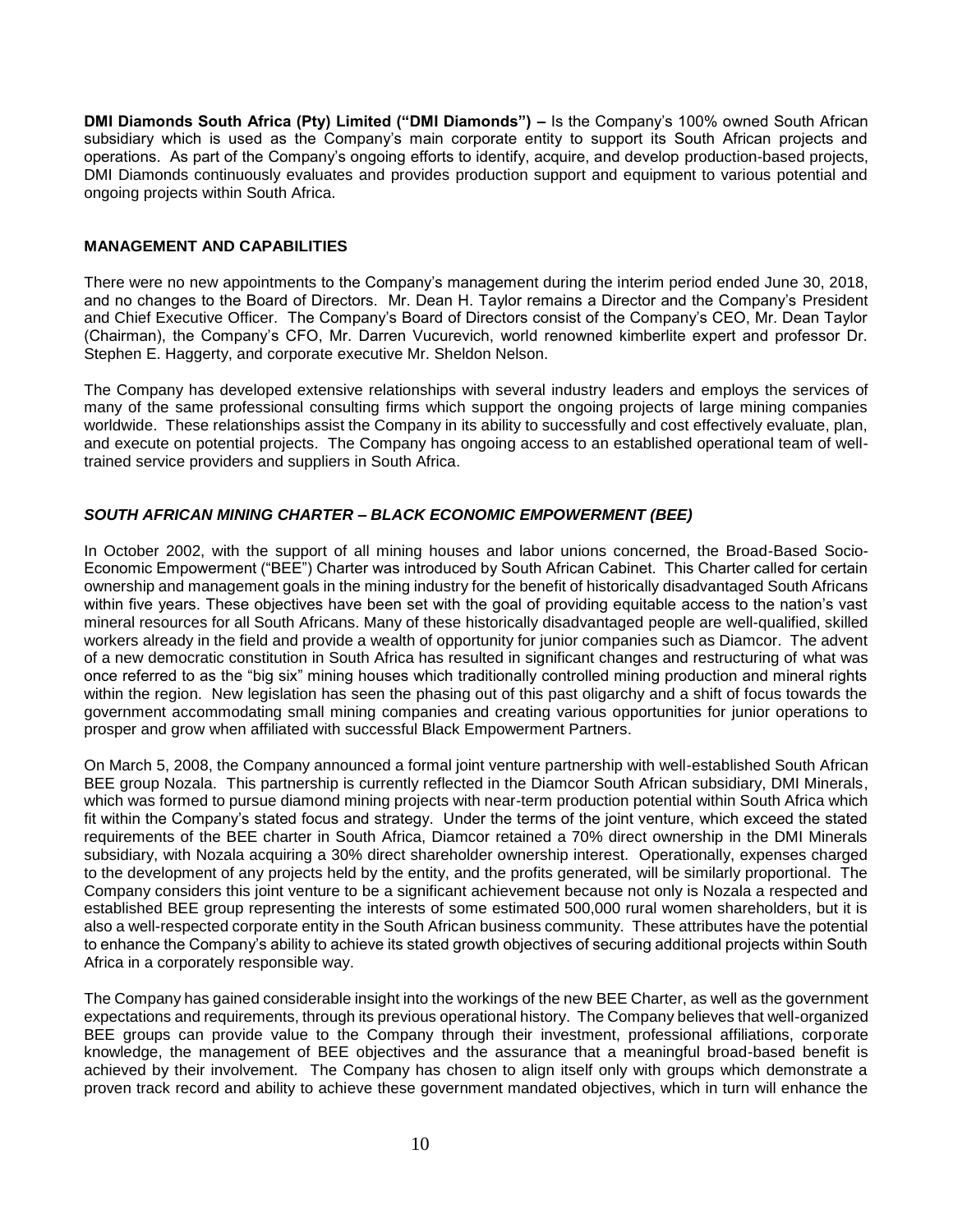Company's ability to achieve its growth objectives by participating in the higher profile acquisitions where Corporate Social Responsibility (CSR) objectives are of paramount importance.

## **SELECTED QUARTERLY FINANCIAL INFORMATION**

The quarterly financial results are presented in IFRS, and all figures include the results of operations in South Africa.

| March 31, 2019 Fiscal Year                   |                                         |   |                                           |                                      |  |                                       |
|----------------------------------------------|-----------------------------------------|---|-------------------------------------------|--------------------------------------|--|---------------------------------------|
|                                              | <b>Fourth Quarter</b><br>March 31, 2019 |   | <b>Third Quarter</b><br>December 31, 2018 | Second Quarter<br>September 30, 2018 |  | <b>First Quarter</b><br>June 30, 2018 |
| Gross Revenue                                | \$                                      | 0 | \$<br>0                                   | \$<br>0                              |  | \$<br>193,606                         |
| <b>Total Expenses</b>                        |                                         |   |                                           |                                      |  | 1,684,759                             |
| Net (Loss) for Period                        |                                         |   |                                           |                                      |  | (1,479,140)                           |
| Net (Loss) per Share (Basic)                 |                                         |   |                                           |                                      |  | (0.02)                                |
| Cash Flow (Used in)<br>Operations            |                                         |   |                                           |                                      |  | (1,033,275)                           |
| Cash and Cash Equivalents<br>(End of Period) |                                         |   |                                           |                                      |  | 442,076                               |
| Assets                                       |                                         |   |                                           |                                      |  | 9,314,024                             |
| <b>Dividends</b>                             |                                         |   |                                           |                                      |  | Nil                                   |

| March 31, 2018 Fiscal Year                   |                                         |                                           |                                             |                                       |  |  |
|----------------------------------------------|-----------------------------------------|-------------------------------------------|---------------------------------------------|---------------------------------------|--|--|
|                                              | <b>Fourth Quarter</b><br>March 31, 2018 | <b>Third Quarter</b><br>December 31, 2017 | <b>Second Quarter</b><br>September 30, 2017 | <b>First Quarter</b><br>June 30, 2017 |  |  |
| Gross Revenue                                | \$<br>769,961                           | \$<br>1,051,639                           | \$<br>1,650,994                             | \$<br>2,476,234                       |  |  |
| <b>Total Expenses</b>                        | 2,406,706                               | 2,162,954                                 | 2,660,800                                   | 3,133,043                             |  |  |
| Net (Loss) for Period                        | (1,223,303)                             | (1,097,412)                               | (998, 780)                                  | (652, 102)                            |  |  |
| Net (Loss) per Share (Basic)                 | (0.01)                                  | (0.02)                                    | (0.02)                                      | (0.01)                                |  |  |
| Cash Flow (Used in)<br>Operations            | (446, 036)                              | (835, 870)                                | (61, 901)                                   | (597, 300)                            |  |  |
| Cash and Cash Equivalents<br>(End of Period) | 520,312                                 | 383,298                                   | 656,478                                     | 1,549,157                             |  |  |
| Assets                                       | 11,382,523                              | 10,808,096                                | 11,067,970                                  | 12,974,608                            |  |  |
| <b>Dividends</b>                             | Nil                                     | Nil                                       | Nil                                         | Nil                                   |  |  |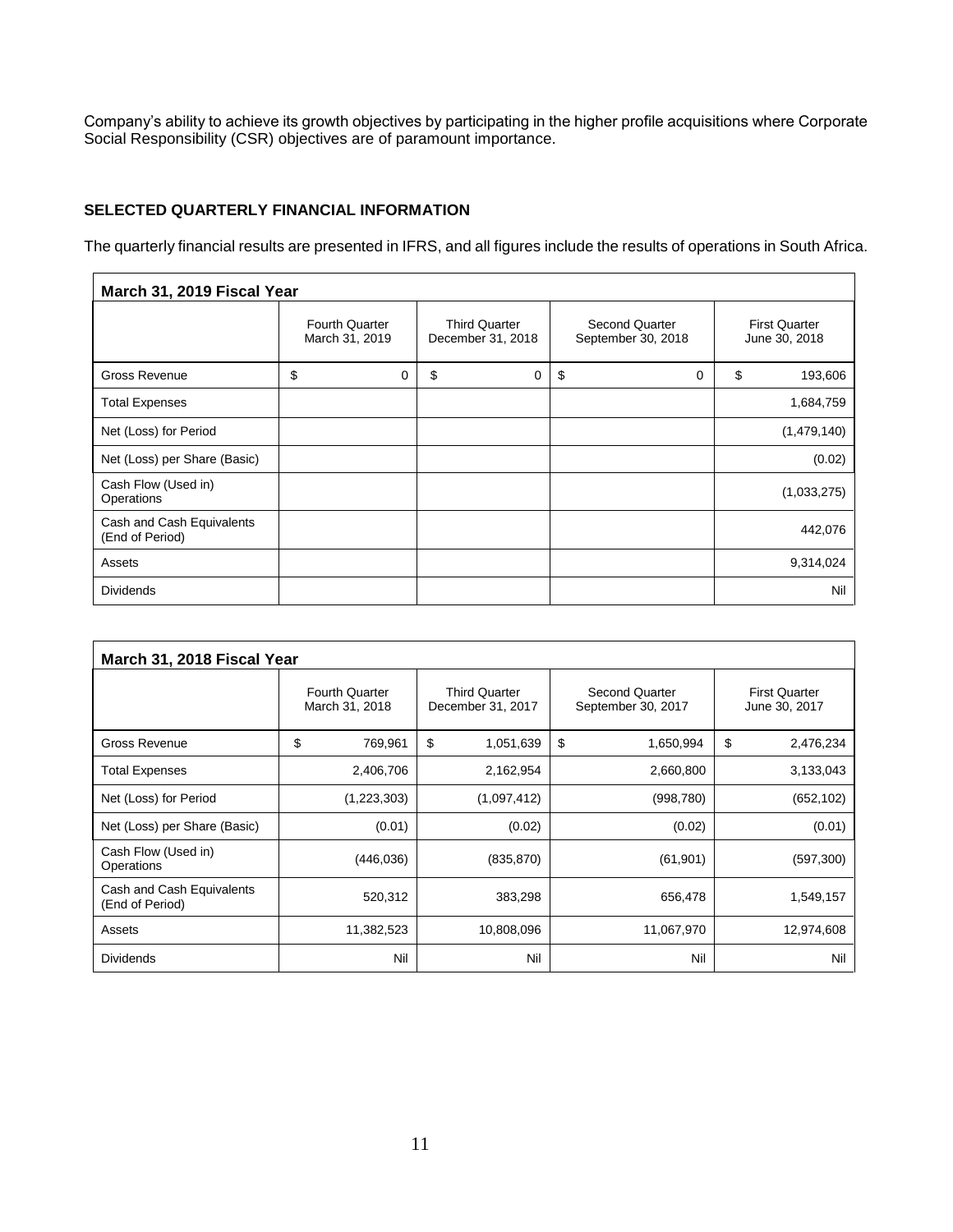| March 31, 2017 Fiscal Year                   |                                         |                                           |                                      |                                       |  |  |  |
|----------------------------------------------|-----------------------------------------|-------------------------------------------|--------------------------------------|---------------------------------------|--|--|--|
|                                              | <b>Fourth Quarter</b><br>March 31, 2017 | <b>Third Quarter</b><br>December 31, 2016 | Second Quarter<br>September 30, 2016 | <b>First Quarter</b><br>June 30, 2016 |  |  |  |
| Gross Revenue                                | \$<br>386,629                           | \$<br>1,601,983                           | \$<br>1,543,063                      | \$<br>2,396,750                       |  |  |  |
| <b>Total Expenses</b>                        | 844,658                                 | 2,702,660                                 | 2,454,988                            | 2,365,805                             |  |  |  |
| Net (Loss) for Period                        | (816, 456)                              | (1,088,392)                               | (899, 924)                           | 38,700                                |  |  |  |
| Net (Loss) per Share (Basic)                 | (0.01)                                  | (0.01)                                    | (0.01)                               | (0.00)                                |  |  |  |
| Cash Flow (Used in)<br>Operations            | 70,508                                  | 678,270                                   | (284, 942)                           | (378, 570)                            |  |  |  |
| Cash and Cash Equivalents<br>(End of Period) | 264,937                                 | 1,365,770                                 | 5,420,236                            | 782,592                               |  |  |  |
| Assets                                       | 11,882,433                              | 8,621,635                                 | 12,992,032                           | 8,769,832                             |  |  |  |
| <b>Dividends</b>                             | Nil                                     | Nil                                       | Nil                                  | Nil                                   |  |  |  |

During the quarter ended June 30, 2018, the Group (as defined below) continued to advance the Krone-Endora at Venetia project to aid the Company in arriving at initial production decisions.

## **QUARTERLY RESULTS ANALYSIS**

As of June 30, 2018, the Company held assets of \$9,314,024 which included cash and cash equivalents of \$442,076, accounts receivable of \$214,200 from the sale of rough diamonds, value added tax, and other receivables. diamond inventory of \$31,503, and prepaid expenses of \$47,955. The Company held restricted cash of \$749,295 associated with a guarantee for certain rehabilitation obligations and electrical guarantees. The net book value of property, plant and equipment assets was \$7,828,995.

As of June 30, 2018, the Company's total liabilities were \$6,993,212. Accounts payable related to facility expansion and upgrades underway at Krone-Endora, trade, tax, accrued salaries and benefits payable were \$871,469. The current portion of debt from the Tiffany & Co. convertible debenture and payments due in the next 12 months is \$3,794,129. The Company had an estimated deferred tax liability of \$512,020. The decommissioning liability associated with the Krone-Endora at Venetia project is \$262,319, and \$1,553,275 was recorded as due to the Company's BEE partner in conjunction with loan amounts, which have no set terms of repayment and are being used by DMI Minerals South Africa (Pty) Ltd.

The Company operates in one market segment for the mining and sale of rough diamonds to the world market. The Company's financial instruments consist of cash and cash equivalents, restricted cash, receivables and accounts payables and accrued liabilities. Unless otherwise noted, management believes the Company is not exposed to any significant interest, currency or credit risks arising from these instruments. The Company's financial statements are consolidated and shown in Canadian dollars as required and conversions from foreign exchange are noted. A majority of the Company's operational facilities are situated in South Africa and the Company follows standard South African policy with respect to both the investment and removal of funds into projects and operations within South Africa.

#### *Revenue*

The Company reports revenue of \$193,606 (US \$), a decrease when compared to revenues of \$2,476,234 (US \$1,851,123) realized during the same period in the prior fiscal year. The reduction in recoveries and sales was due to a significant decrease in recoveries and processing volumes during the current quarter, for reasons previously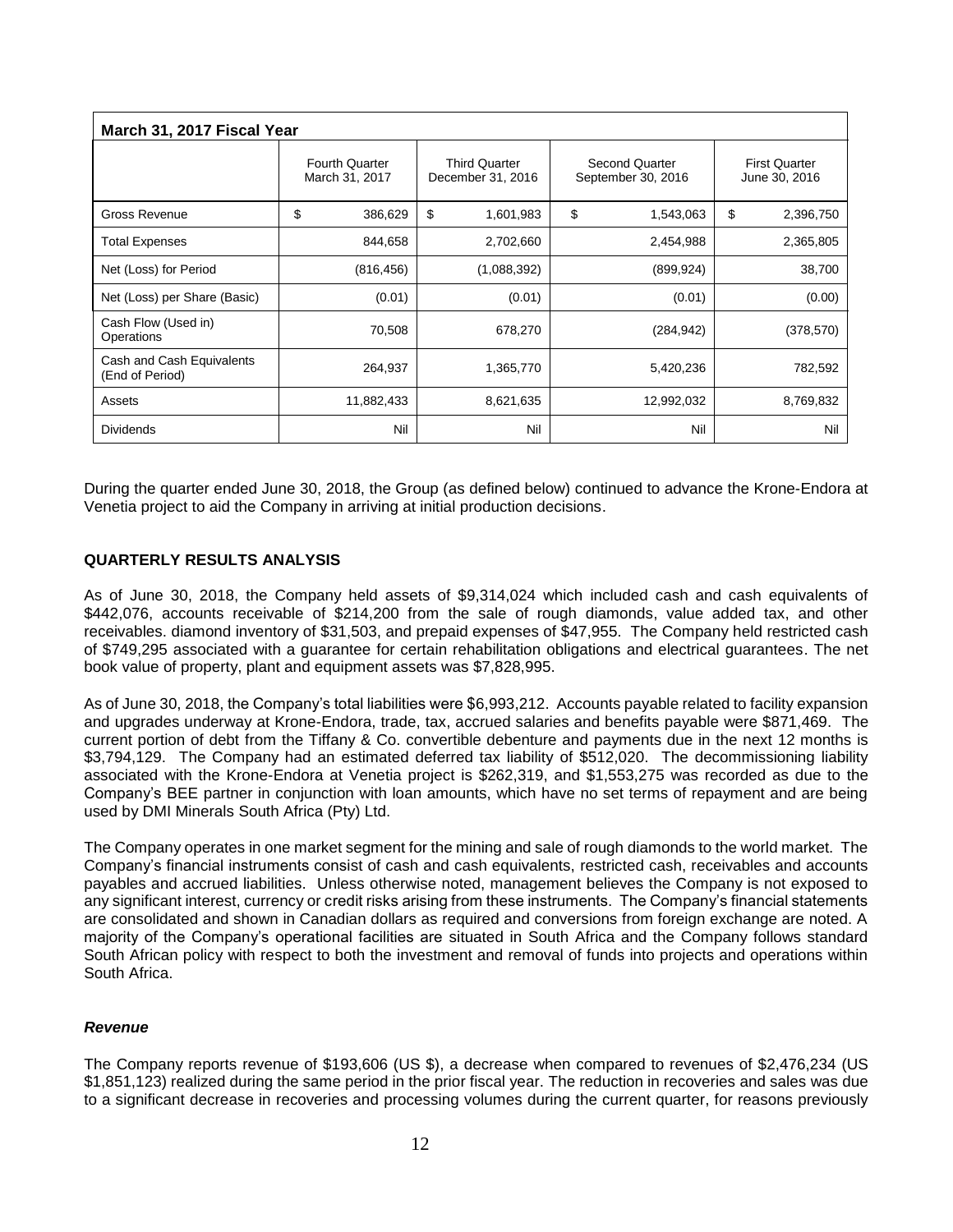set forth, as compared to the same period during the prior fiscal year. The Company realized a price per carat of (US) \$148 as compared to an average price per carat of (US) \$223 in the same period in 2017. The recovery of all rough diamonds to date, were incidental to the ongoing commissioning and testing and trial mining exercises being performed by the Company.

The Company realized \$13,830 from interest and other income and a loss of \$1,817 for foreign exchange, as compared to realizing \$10,666 from interest and other income, and a loss of \$5,525 for foreign exchange for the same period during the prior fiscal year. The Company anticipates it will realize additional revenues from the incidental recoveries and the sale of rough diamonds after June 30, 2018.

## *Cost of Sales or Operating Expenses*

Operating expenses are comprised primarily of labor, management, contracted labor and equipment, utilities, fuel, and other associated expenses incurred at the project. The most significant of these operating expenses are the heavy equipment (Excavators, Trucks, etc.) and diesel fuel costs associated with trial mining operations, followed by plant maintenance and consumables, wages and expenses associated with mine management and employees, and consulting fees associated with various ongoing advancement, compliance, and reporting requirements at the project. During the interim period ended June 30, 2018, the Company realized operating expenses of \$698,713 a significant decrease when compared to \$2,201,382 realized during the same period in the prior fiscal year.

## *General and Administrative Expenses*

Total general and administrative expenses for the interim period ended June 30, 2018 were \$986,046, a slight increase when compared to \$931,661 incurred during the same period in fiscal 2018. Accretion and depreciation expenses decreased to \$305,934 from \$350,281. Consulting fees increased to \$59,000 from \$49,578, and insurance costs decreased slightly to \$21,665 from \$23,594. Interest and bank charges decreased significantly to \$139,145 from \$174,306 due to the early repayment of certain of the Tiffany's debt facilities. Office expenses increased to \$27,353 from \$17,617, and professional fees increased slightly to \$41,919 as compared to \$39,495. Investor relations expenses were \$184,046, a large increase, as a result of capital funding initiatives, when compared to \$14,791 realized during the prior fiscal year. Salaries and wages decreased to \$157,782 from \$207,568. Expenses for transfer agent and regulatory fees decreased to \$12,891 from \$28,655. Travel expenses increased to \$36,311 for the interim period ended June 30, 2018, as compared to \$25,776 in the prior fiscal year. This increase was attributable to efforts directed at capital funding objectives, marketing and awareness objectives, and increased travel to the Project as part of the effort to identify and resolve the issues related to waste water recovery at the Project.

General and administrative expenses were primarily incurred by the Company in support of the further advancement of the Krone-Endora at Venetia project's recommended work programs, the Company's continued advancement of the plant commissioning and testing exercises, updates, and expansions, the Company's preparations for its planned move to bulk sampling and trial mining exercises, as well as the Company's planned move to 24/7 operations in conjunction with the granting of the required permitting and Mining Right by the South African Department of Mineral Resources. The Company remains committed to managing its resources carefully and conserving cash.

#### *Net Earnings*

The Company generated income of \$193,606 net of commissions and fees from the recovery and sale of rough diamonds incidental to the ongoing commissioning and testing of facilities during the interim period ending June 30, 2018. The Company incurred \$698,713 in operating expenses and realized a net loss from operating activities of \$505,107. The Company incurred \$986,046 in general and administrative expenses, earned \$13,830 in interest and other income, realized a loss of \$1,817 for foreign exchange, which resulted in a net loss before tax of \$1,479,140 for the interim period ended June 30, 2018, as compared to a net loss of \$652,102 for the same period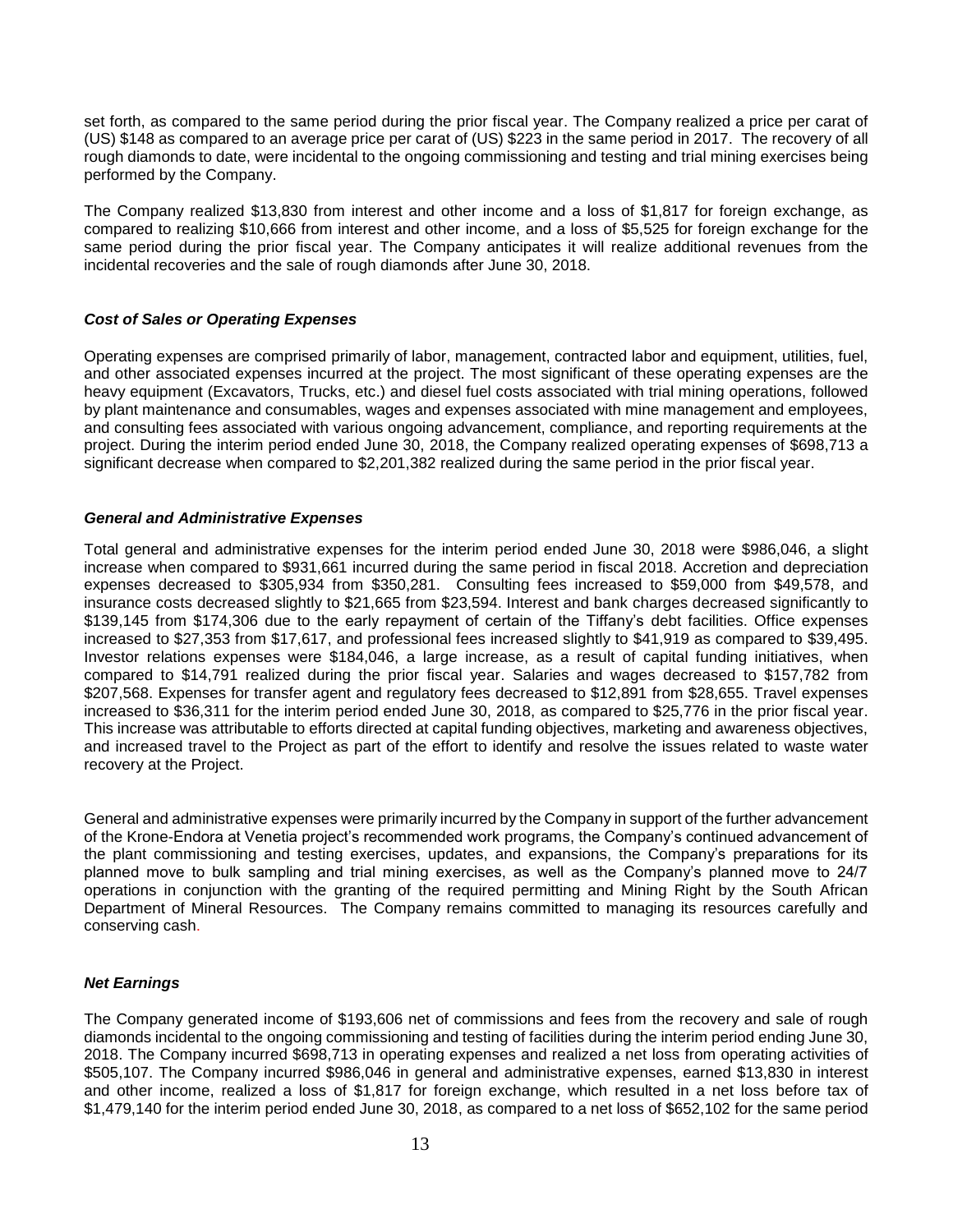in the prior fiscal year. The Company recorded a foreign currency translation exchange loss of \$830,174 compared to a loss of \$13,497 for the same period in the prior fiscal year.

The following table provides a summary of the Company's financial operations:

|                                              | <b>Three Month Interim Period Ended June 30</b> |  |                 |  |           |
|----------------------------------------------|-------------------------------------------------|--|-----------------|--|-----------|
|                                              | 2018                                            |  | 2017            |  | 2016      |
| <b>Total Revenue</b>                         | 193,606 \$                                      |  | 2,476,234 \$    |  | 2,396,750 |
| Net Income (Loss) Before Tax                 | $(1,479,140)$ \$                                |  | $(652, 102)$ \$ |  | 38,700    |
| Basic and Diluted Earnings (Loss) Per Common |                                                 |  |                 |  |           |
| Share                                        | $(0.02)$ \$                                     |  | $(0.01)$ \$     |  | (0.00)    |
| <b>Total Assets</b>                          | 9,314,024 \$                                    |  | 12,974,608 \$   |  | 8,769,832 |
| <b>Total Long-Term Liabilities</b>           | 2,327,614 \$                                    |  | 4,016,543 \$    |  | 9,688,464 |
| Cash Dividend                                | Nil \$                                          |  | Nil \$          |  | Nil       |

## **LIQUIDITY AND CAPITAL RESOURCES**

The Company recorded a net loss before tax of \$1,479,140 in the interim period ended June 30, 2018 as compared to a net loss of \$652,102 for the interim period ended June 30, 2017. The Company recorded negative cash flow from operating activities of \$1,033,275 compared to negative cash flow from operating activities of \$597,300 for the same period last year. As of June 30, 2018, the Company had an accumulated deficit of \$33,866,364.

*Cash Position.* As at June 30, 2018, the Company had cash and cash equivalents of \$442,076 (\$1,549,157 June 30, 2017), rough diamond inventory of \$31,503 (\$725,455 June 30, 2017), accounts receivable of \$214,200 (\$558,900 June 30, 2017), and prepaid expenses of \$47,955 (\$38,317 June 30, 2017). The Company believes it has adequate cash, or the potential to access additional capital if required, for the continued development, commissioning, bulk sampling, and advancement of the recommended work programs, and the potential to generate future revenues from the incidental recovery and sale of rough diamonds from the combined efforts underway at the project.

A portion of the cash on hand and available for use by the Company at June 30, 2018 was held in its foreign bank accounts in South Africa and is being used for the continued advancement of the Krone-Endora at Venetia project and for general corporate purposes. The Company also follows certain procedures to aid in the recovery and reinvestment of funds from its projects and inter-corporate shareholder loans.

*Financing Activities.* Recent financings by the Company were designed to support the Company's strategy of leveraging its well-established operational history to identify, acquire, and develop assets which demonstrate the potential for the near-term sustained production of rough diamonds while minimizing shareholder dilution.

On March 23, 2011, shortly after the closing of the acquisition of Krone-Endora at Venetia project from De Beers, the Company entered into a long-term strategic alliance with Tiffany & Co. to expedite the advancement of the project. Tiffany & Co., through its Canadian subsidiary, provided the Company with \$5,500,000 in financing, which included a \$3,500,000 Term Loan and a \$2,000,000 Convertible Debenture. The Term Loan had a 5-year term and a fixed rate of interest of 7% per annum. The loan was non-amortizing for a 24-month period and no interest or principal was due until after this 24-month period, at which time interest and principal would be payable monthly in accordance with a 36-month amortization schedule. The Company retained the right to repay the Term Loan and any accrued and unpaid interest due at any time without notice or penalty. The Convertible Debenture had a term of 5 years and a fixed rate of interest of 7% per annum. Like the Term Loan, interest accrued but was not payable for the 24-month period from the date of issuance, after which time interest would become due and payable monthly. On April 8th, 2013, the Company announced that it had exercised its right to convert the principal and accrued interest into Company common shares. A total of \$2,295,920 inclusive of principal and accrued interest was converted at the stipulated price of \$0.75 per common share, resulting in the issuance of 3,061,227 Company common shares to Tiffany & Co. In April 2013, the Company commenced with repayments as per the original terms of the agreement. In December of 2014, the Company and Tiffany & Co. agreed to defer any further payments to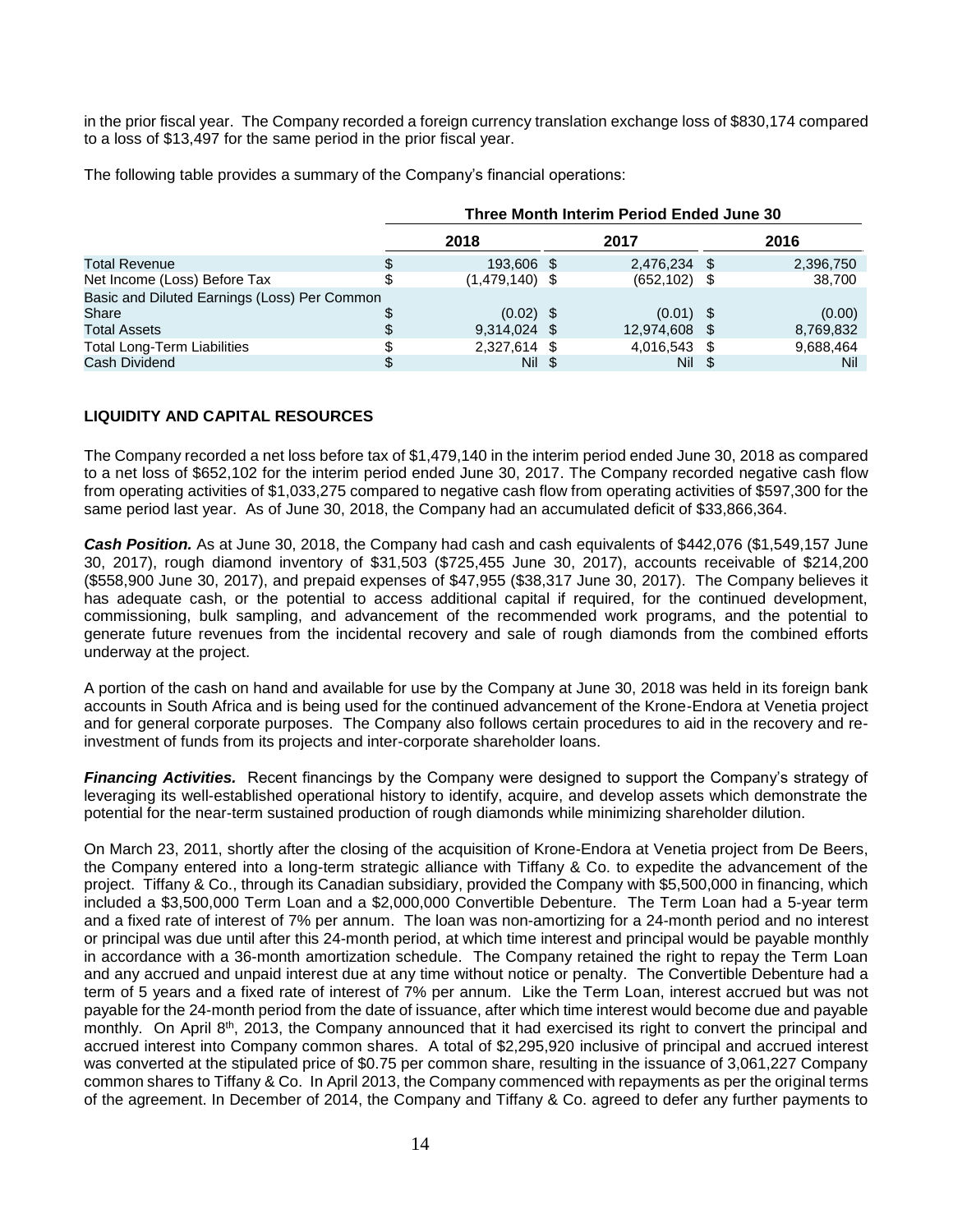January of 2016. At that time, a change to the interest rate associated with the facility to 9% was also agreed to by the parties. In January of 2016, the Company and Tiffany & Co. agreed to defer any further payments to July of 2016. In February 2017, the Company and Tiffany agreed to defer payments until June 2017 at which time the remaining balances associated with this loan were paid in full.

On November 16, 2012, the Company announced that it had secured an additional \$4.0M in financing from Tiffany & Co. The \$4,000,000 in financing was provided by Tiffany's subsidiary, Tiffany & Co. Canada, via a \$2,400,000 term loan and a \$1,600,000 convertible debt debenture. The Term Loan has a fixed rate of interest of 9% and secured by a promissory note which was non-amortizing until January 2015, after which time principal and interest would become payable monthly in accordance with a 36-month amortization schedule. The Company retained the right to repay the outstanding principal and any accrued and unpaid interest due under the Promissory Note at any time without notice or penalty. The Convertible Debenture had a fixed rate of interest of 9% per annum, and was non-amortizing until January 2015, following which time principal and interest would be payable monthly in accordance with a 36-month amortization schedule. The Company retained the right to repay the outstanding principal and any accrued and unpaid interest, without penalty, on not less than 30-days' notice and subject to the conversion rights contained in the Convertible Debenture. Under the conversion rights of the Convertible Debenture, Tiffany & Co. Canada may convert the principal amount of \$1,600,000, along with any accrued and unpaid interest due at that time, in whole or in part, into Class A Common Shares (the "Shares") of the Company at a conversion price of CAD \$1.60 per Share. Early in 2014, the Company and Tiffany & Co. agreed to initially defer any payments on the \$2,400,000 term loan and the \$1,600,000 convertible debenture to January 2015. In December of 2014, the Company and Tiffany & Co. agreed to further defer any payments to January of 2016, with that date subsequently revised to defer any further payments to July of 2016. In February 2017, the Company and Tiffany agreed to defer payments until June 2017 at which time the outstanding payments were paid and scheduled payments recommenced. In September 2017, the Company and Tiffany & Co. verbally agreed to a temporary deferral of payments. The Company plans to resume payments once it is able to resume testing and commissioning exercises at increased volumes.

On December 13, 2017, the Company announced its intention, subject to TSX Venture Exchange approval, to extend the expiry date of 1,566,800 share purchase warrants ("Warrants"), which were exercisable to purchase up to 1,566,800 common shares in the authorized share capital of the Company at an exercise price of \$1.25 per share, from December 30, 2017 to December 30, 2018. All other terms of the Warrants remained unchanged. The extension of the expiry date of the warrants was subject to TSX Venture Exchange approval, and the Company received the required approval on December 21, 2017.

The Company completed a brokered private placement financing of 5,291,545 units at a price of \$1.10 per unit on August 31, 2016 resulting in gross proceeds of \$5,820,700, with over 90% of the units being acquired by institutional investors. Each unit consisted of one common share and one-half of one common share purchase warrant with an exercise price of \$1.60 expiring August 31, 2019. In conjunction with the closing of the financing, the Company paid aggregate cash commissions and legal fees of \$327,000 to agents, which included 6% of the gross proceeds received from subscriptions introduced to the Company by the agents. In addition, the Company issued an aggregate of 297,273 non-transferable warrants to agents, representing 6% of the number of units sold to subscribers introduced to the Company by agents. In addition, as part of a non-brokered portion of the offering, the Company paid to certain finders an aggregate cash commission of \$10,230, representing 6% of the gross proceeds received from subscribers introduced to the Company by such finders, and issued an aggregate of 9,300 nontransferable warrants to such finders, representing 6% of the number of units sold to subscribers introduced to the Company by such finders. All warrants issued to the agents and finders entitled the holder to purchase one share of the Company at an exercise price of \$1.60 until August 31, 2019. All shares and warrants issued were subject to a hold period ending on January 1, 2017.

The Company completed a non-brokered private placement financing of 4,956,909 units at a price of \$0.85 per unit on June 9, 2017, resulting in gross proceeds of \$4,213,373. Each unit consisted of one common share and onehalf of one common share purchase warrant with each whole warrant being exercisable to purchase an additional common share at an exercise price of \$1.20, expiring June 9, 2020. In conjunction with the closing of the financing the Company paid aggregate cash commissions and legal fees of \$90,885 to agents, which represented 6% of the gross proceeds received from subscriptions introduced to the Company by the agents. In addition, the Company issued an aggregate of 106,923 non-transferable share purchase warrants to agents, representing 6% of the number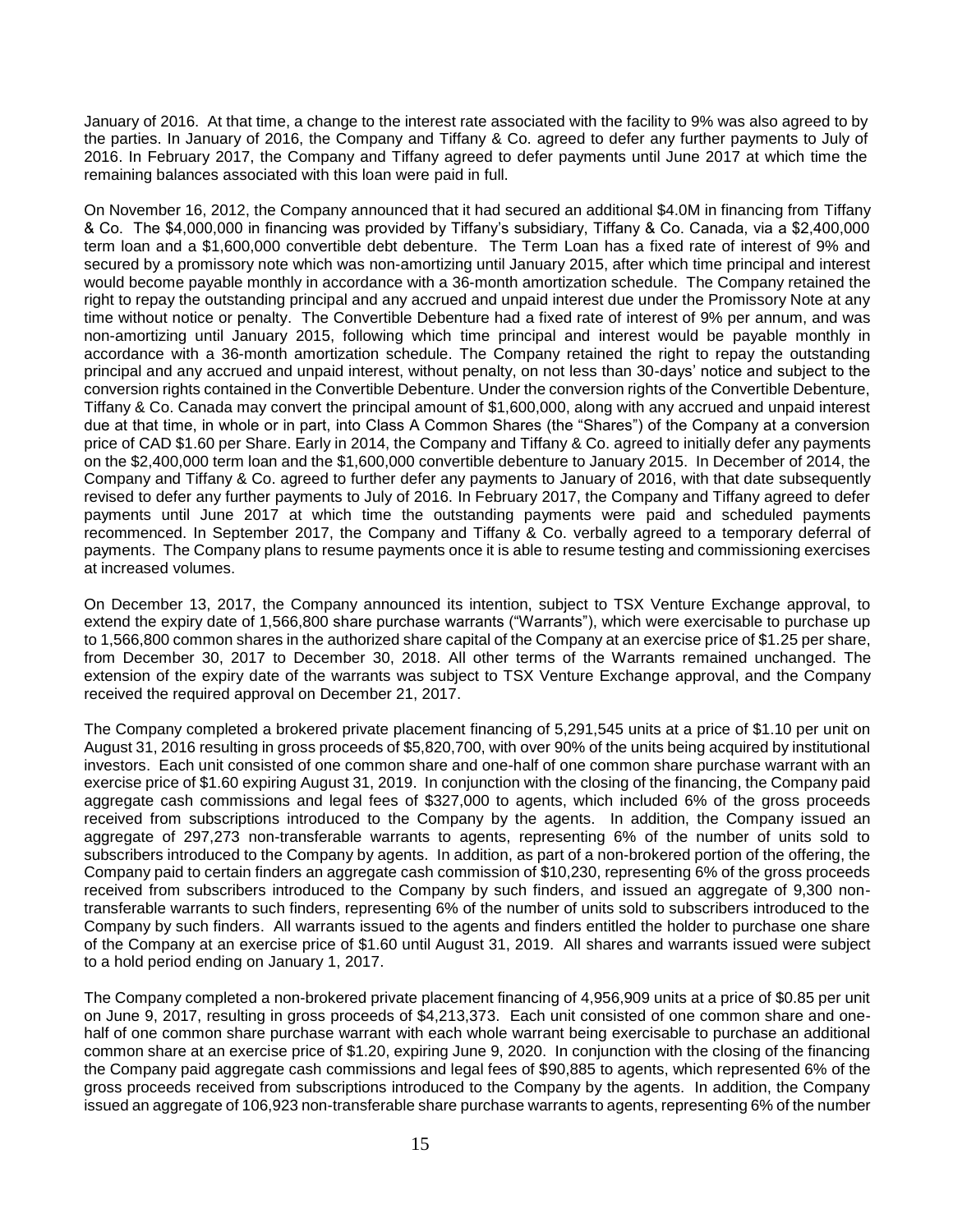of units sold to subscribers introduced to the Company by agents. Each warrant issued to the agents entitled the holder to purchase one share of the Company at an exercise price of \$1.20 until June 9, 2020. The shares and warrants issued were subject to a hold period ending on October 10, 2017.

The Company completed the first tranche of a non-brokered private placement financing of 5,715,950 units at a price of \$0.35 per unit on June 20, 2018, resulting in gross proceeds of \$2,000,582.50. Each unit consisted of one common share and one-half of one common share purchase warrant with each whole warrant being exercisable to purchase an additional common share at an exercise price of \$0.60, expiring June 20, 2021. In conjunction with the closing of the financing the Company paid aggregate cash commissions and finder's fees of \$1,814.40 to agents, which represented 6% of the gross proceeds received from subscriptions introduced to the Company by the agents. In addition, the Company issued an aggregate of 5,194 non-transferable share purchase warrants to agents, representing 6% of the number of units sold to subscribers introduced to the Company by agents. Each warrant issued to the agents entitled the holder to purchase one share of the Company at an exercise price of \$0.60 until June 20, 2021. The shares and warrants issued were subject to a hold period ending on October 21, 2018.

As of June 30, 2018, the Company had 60,375,573 common shares issued and outstanding and has authorized capital of an unlimited number of shares.

**Working Capital.** As of June 30, 2018, the Company had negative working capital of \$3,929,864 as compared to negative working capital of \$159,160 at June 30, 2017. Working capital is calculated based on current assets less current liabilities.

*Future Capital Requirements.* The Company has incurred losses since its inception. However, given the Company's closing of the Krone-Endora at Venetia project acquisition, its successful recent financings, the successful advancement of the project, the continued work on the upgrades, expansion, and commissioning of the modular plants at the project, the initial sales of rough diamonds incidentally recovered from the ongoing commissioning and testing exercises, the successful granting of the required Mining Right by the South African Department of Mineral Resources, and the successful granting of a Water Use License by the South African Department of Water Affairs, the Company anticipates it has the potential ability to finance the recommended bulk sampling and large-scale trial mining operations underway which are designed to aid the Company in arriving at an initial production decision for the Krone-Endora at Venetia project. Its ability to continue as a going concern will depend on the results of its operations, its ability to become profitable through the continued sale of rough diamonds and / or its ability to raise additional capital.

There can be no assurance that the Company will be able to secure sufficient incidental recoveries, or sell rough diamonds, or continue to raise funds, in which case the Company may be unable to meet its obligations. Should the Company be unable to realize its assets and discharge its liabilities in the normal course of business, the net realizable value of its assets may be materially less than the amounts recorded on the balance sheets.

## **OFF-BALANCE SHEET ARRANGEMENTS**

The Company has no off-balance sheet arrangements.

#### **CONTRACTUAL OBLIGATIONS**

The Company has a commitment to lease office space at a rate of \$3,469 per month. The lease expires in May 2022. The minimum lease payments under this lease are \$41,628 per year.

#### **SIGNIFICANT ACCOUNTING JUDGMENTS, ESTIMATES AND ASSUMPTIONS**

The preparation of the consolidated financial statements in conformity with IFRS for the Company and its subsidiaries, namely DMI Minerals South Africa (Pty) Ltd., and DMI Diamonds South Africa (Pty) Ltd. (collectively the "Group"), requires management to make judgments, estimates and assumptions that affect the reported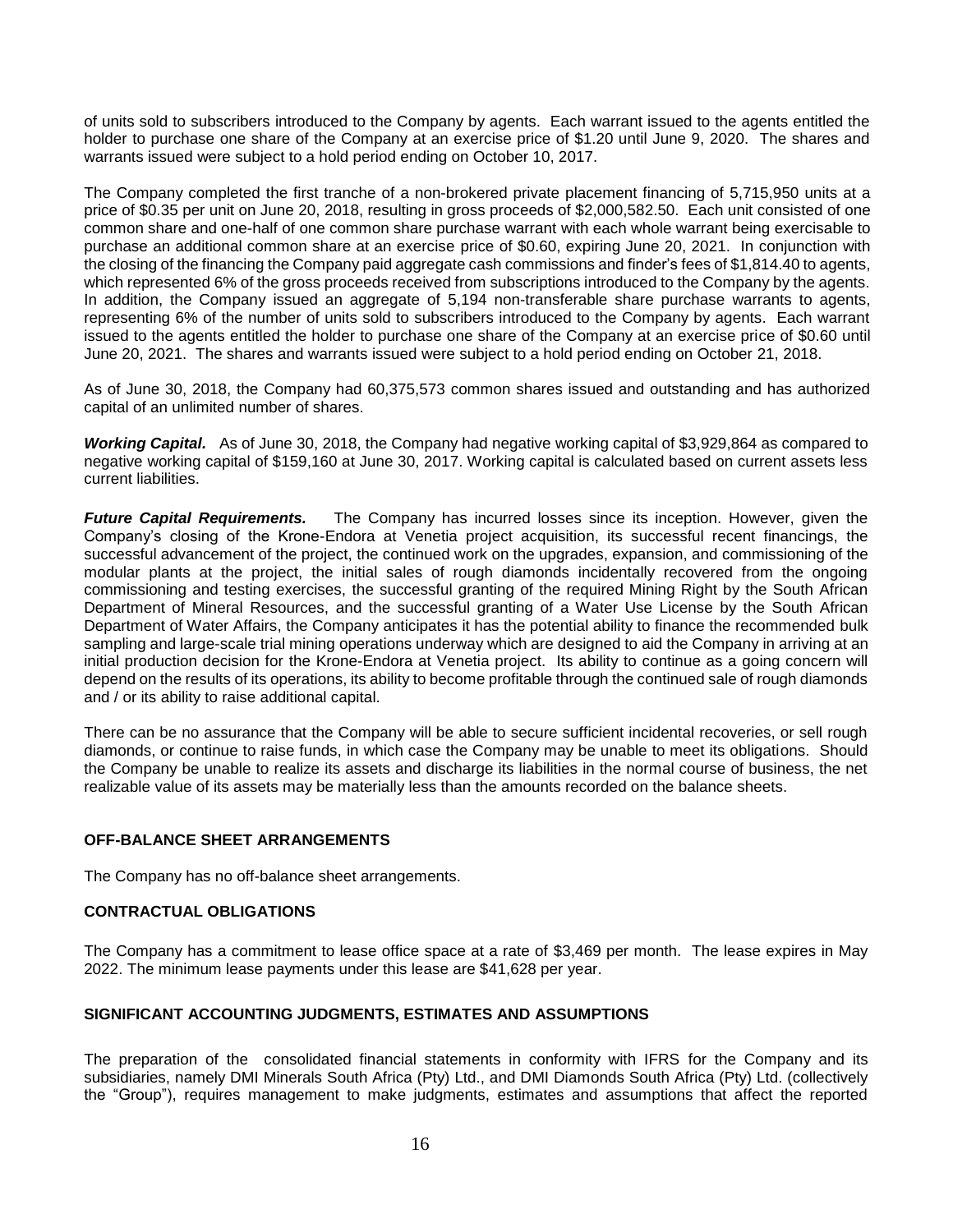amounts of assets, liabilities and contingent liabilities at the date of the consolidated financial statements and reported amounts of revenues and expenses during the reporting period. Estimates and assumptions are continuously evaluated and are based on Management's experience and other factors, including expectations of future events that are believed to be reasonable under the circumstances. However, actual outcomes can differ from these estimates. Information about significant areas of estimation uncertainty considered by Management in preparing the consolidated financial statements is described below.

## *Mine development costs*

Certain direct costs related to the acquisition, advancement and exploration of the mining properties are capitalized until the technical feasibility and commercial viability of the property is determined. Viability of the project is determined using management's assessment of several factors including operational levels, mineral recovery levels, attainment of required mining permits, and other relevant factors. Until technical feasibility and commercial viability is achieved, the Group will continue to follow their significant accounting policy for mine development costs. The timing of commercial viability also has an impact on the going concern assumption. Currently, the Group anticipates a final decision to move to full scale mining and commercial levels of operations in 2018/19 after performing an evaluation of certain economic factors. The Mine development costs recognized during development are not depreciated until they become available for use, as intended by management.

## *Mining Property*

Title to mining properties involves certain inherent risks due to the difficulties of determining the validity of certain claims as well as the potential for problems arising from the frequently ambiguous conveyance history characteristic of many mining properties. The Group has diligently investigated rights of ownership of all the mineral concessions in which it has an interest and, to the best of its knowledge, all agreements relating to such ownership rights are in good standing. However, this should not be construed as a guarantee to title. The concessions may be subject to prior claims, agreements or transfers and rights of ownership may be affected by undetected defects.

#### *Reserve and resource estimates*

Diamond reserves are estimates of the amount of diamonds that can be economically and legally extracted from the Group's mining properties. The Group does not currently have any diamond reserves due to the nature and type of the resource. The Group has assigned inferred resources to the project based on information compiled by appropriately qualified persons relating to the geological data on the size, depth and shape of the ore body, and requires complex geological judgments to interpret the data. The estimation of resources is based upon factors such as estimates of foreign exchange rates, commodity prices, future capital requirements, and production costs along with geological assumptions and judgments made in estimating the size and grade of the ore body. Changes in the resource estimates may impact upon the carrying value of mine development cost, mine properties, property, plant and equipment, decommissioning liability, recognition of deferred tax assets, and depreciation charges.

#### *Impairment of non-financial assets*

At each reporting period, the Group assesses each cash generating unit ("CGU") to determine whether any indication of impairment exists. Where an indicator of impairment exists, a formal estimate of the recoverable amount is made, which is considered to be the higher of the fair value less costs of disposal and value in use. As at June 30, 2018 and March 31, 2018, there were no indicators of impairment based on the following factors:

- a. The mining rights are not expected to expire in the near term;
- b. The Group is continuing with further advancement and development of the project and acquiring further property, plant and equipment; and
- c. Current information suggests there are significant inferred resources that demonstrate the potential to deliver future economic benefits, although the economic viability of such mineral resources has not yet been assessed.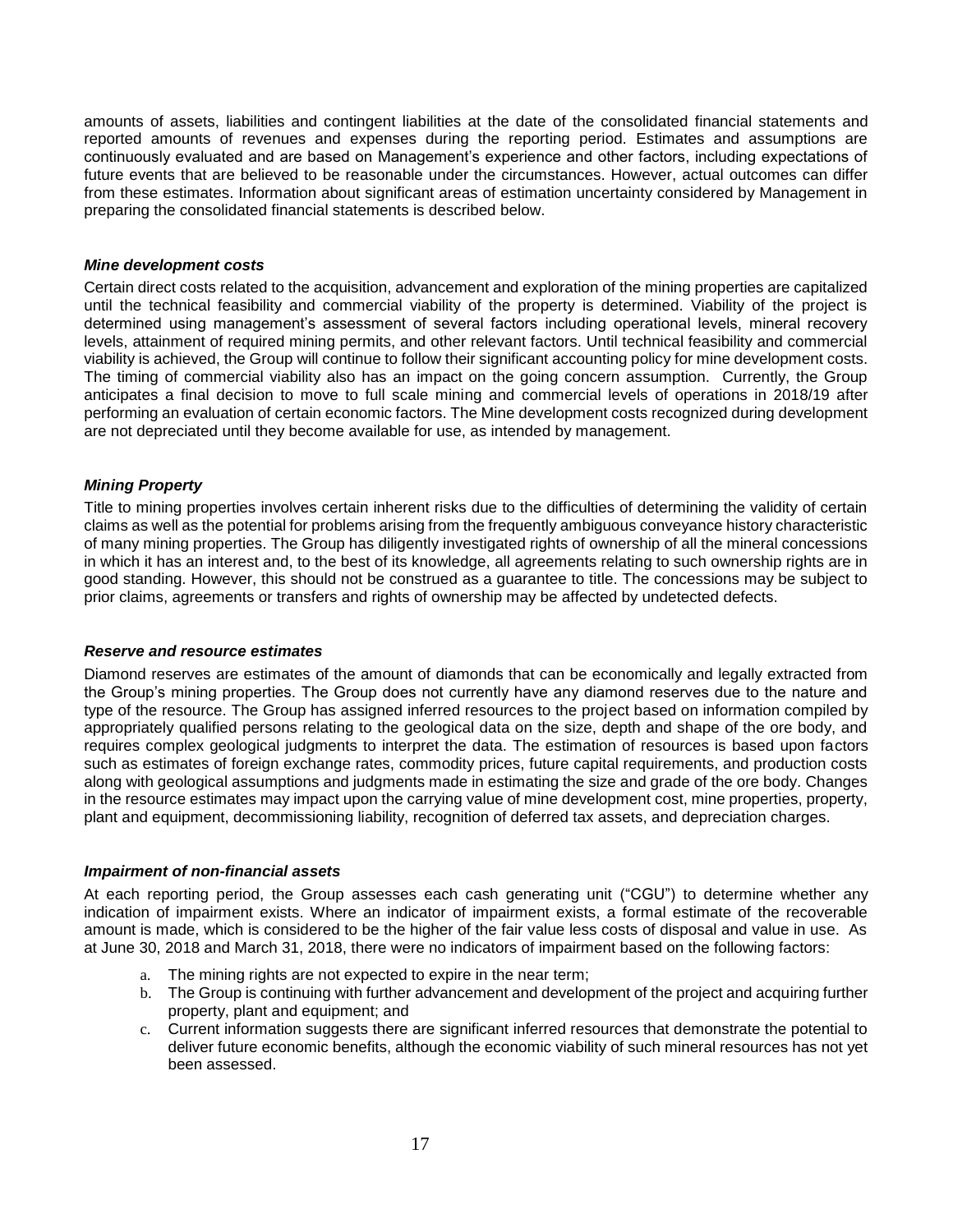## *Recovery of deferred tax assets*

Judgment is required in determining whether deferred tax assets are recognized on the consolidated statement of financial position. Deferred tax assets, including those arising from un-utilized tax losses, require management to assess the likelihood that the Group will generate taxable earnings in future periods, in order to utilize recognized deferred tax assets. Estimates of future taxable income are based on forecast cash flows from operations and the application of existing tax laws in each jurisdiction. To the extent that future cash flows and taxable income differ significantly from estimates, the ability of the Group to realize the net deferred tax assets recorded at the reporting date could be impacted. Additionally, future changes in tax laws in the jurisdictions in which the Group operates could limit the ability of the Group to obtain tax deductions in future periods.

## *Provisions*

In the determination of provisions, management is required to make a significant number of estimates and assumptions with respect to activities that will occur in the future including the ultimate amounts and timing of settlements, inflation factors, risk-free discount rates, and expected changes in legal, regulatory, environmental and political environments. A change in any one of the assumptions could impact estimated future obligations and in return, profit or loss, and in the case of the decommissioning liability, property, plant and equipment balances.

#### **New and amended accounting standards**

Certain new standards, interpretations, amendments and improvements to existing standards were issued by the IASB or IFRS Interpretation Committee. The Group intends to adopt those standards when they become effective. The Group has yet to assess the full impact of these standards.

- IFRS 15, "Revenue from contracts with customers", replaces the existing revenue recognition guidance with a new framework to determine the timing and measurement of revenue, providing users of the financial statements more information and relevant disclosures. IFRS 15 is effective for annual periods beginning on or after January 1, 2018, with early adoption permitted. The Group has not yet assessed the impact of the new standard.
- IFRS 9, "Financial Instruments", addresses requirements for the classification and measurement of financial instruments, impairment methodology and hedge accounting. The IASB set a mandatory effective date for annual periods beginning on or after January 1, 2018. The Group has not yet assessed the impact of the new standard.
- In January 2016, the IASB issued IFRS 16, Leases ("IFRS 16"), which replaces IAS 17, Leases and its associated interpretative guidance. IFRS 16 applies a control model to the identification of leases, distinguishing between a lease and a services contract on the basis of whether the customer controls the assets being leased. For those assets determined to meet the definition of a lease, IFRS 16 introduces significant changes to the accounting by lessees, introducing a single, on-balance sheet accounting model that is similar to current finance lease accounting, with limited exceptions for shortterm leases or leases of low value assets. Lessor accounting remains similar to current accounting practice. The standard is effective for annual periods beginning on or after January 1, 2019, with early application permitted for entities that have also adopted IFRS 15. The Group has not yet assessed the impact of the final standard.
- IFRS 2 Share-based payments. The amendment clarifies the measurement basis for cash-settled share-based payments and the accounting for modifications that change an award from cash-settled to equity-settled. It also introduces an exception to the principles in IFRS 2 that will require an award to be treated as if it was wholly equity-settled, where an employer is obliged to withhold an amount for the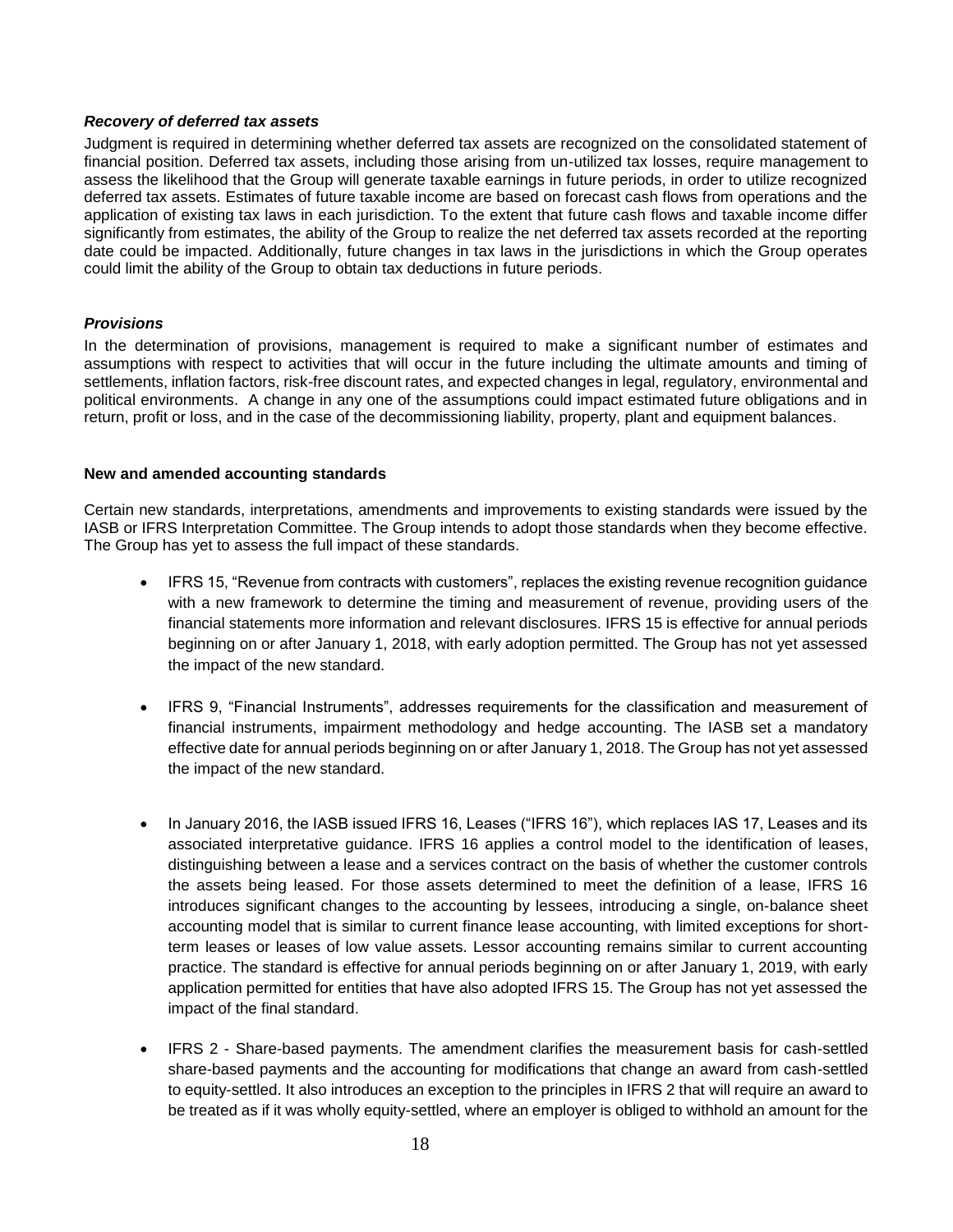employee's tax obligation associated with a share-based payment and pay that amount to the tax authority. The completed version of IFRS 2 is effective for annual periods beginning on or after January 1, 2018, with early adoption permitted. Based on the Company's assessment, the Company does not expect this standard to have a significant measurement or disclosure impact on our financial statements.

## *FINANCIAL INSTRUMENTS*

Financial instruments are classified as at fair value through profit or loss, loans and receivables, held-to-maturity, available-for-sale, other financial liabilities or as derivatives designated as hedging instruments in an effective hedge, as appropriate. The Group determines the classification of its financial instruments at initial recognition. All financial instruments are recognized initially at fair value plus, in the case of financial assets not at fair value through profit or loss, directly attributable transaction costs.

#### *Subsequent measurement*

The subsequent measurement of financial instruments depends on their classification as follows:

## *Financial instruments at fair value through profit or loss*

Financial instruments at fair value through profit or loss include financial instruments held for trading and financial instruments designated upon initial recognition at fair value through profit or loss. Financial instruments are classified as held for trading if they are acquired for the purpose of selling or repurchasing in the near term. Financial instruments at fair value through profit or loss are carried in the consolidated statement of financial position at fair value with changes in fair value recognized in finance income or finance costs in profit or loss. Transaction costs are expensed. Instruments in this category include cash and cash equivalents and restricted cash

#### *Loans and receivables*

Loans and receivables are non-derivative financial assets with fixed or determinable payments that are not quoted in an active market. After initial measurement, such financial assets are subsequently measured at amortized cost using the effective interest rate ("EIR") method, less impairment. Amortized cost is calculated by taking into account any discount or premium on acquisition and fees or costs that are an integral part of the EIR. The EIR amortization is included in finance income in profit or loss. The losses arising from impairment are recognized in profit or loss in finance costs. The Group has designated accounts receivable as loans and receivables.

#### *Other financial liabilities*

Other financial liabilities are subsequently measured at amortized cost using the EIR method, with interest expense recognized on an effective yield basis. The Group's other financial liabilities include accounts payable, long-term debt and amount due to Nozala Investments.

## *Equity instruments*

An equity instrument is any contract that evidences a residual interest in the assets of an entity after deducting all of its liabilities. Equity instruments issued by the Group are recorded at the proceeds received, net of direct issue costs.

#### *Fair values*

IFRS defines fair value as the price that would be received to dispose of an asset or paid to transfer a liability in an orderly transaction between market participants at the measurement date. The Group classifies the fair value of the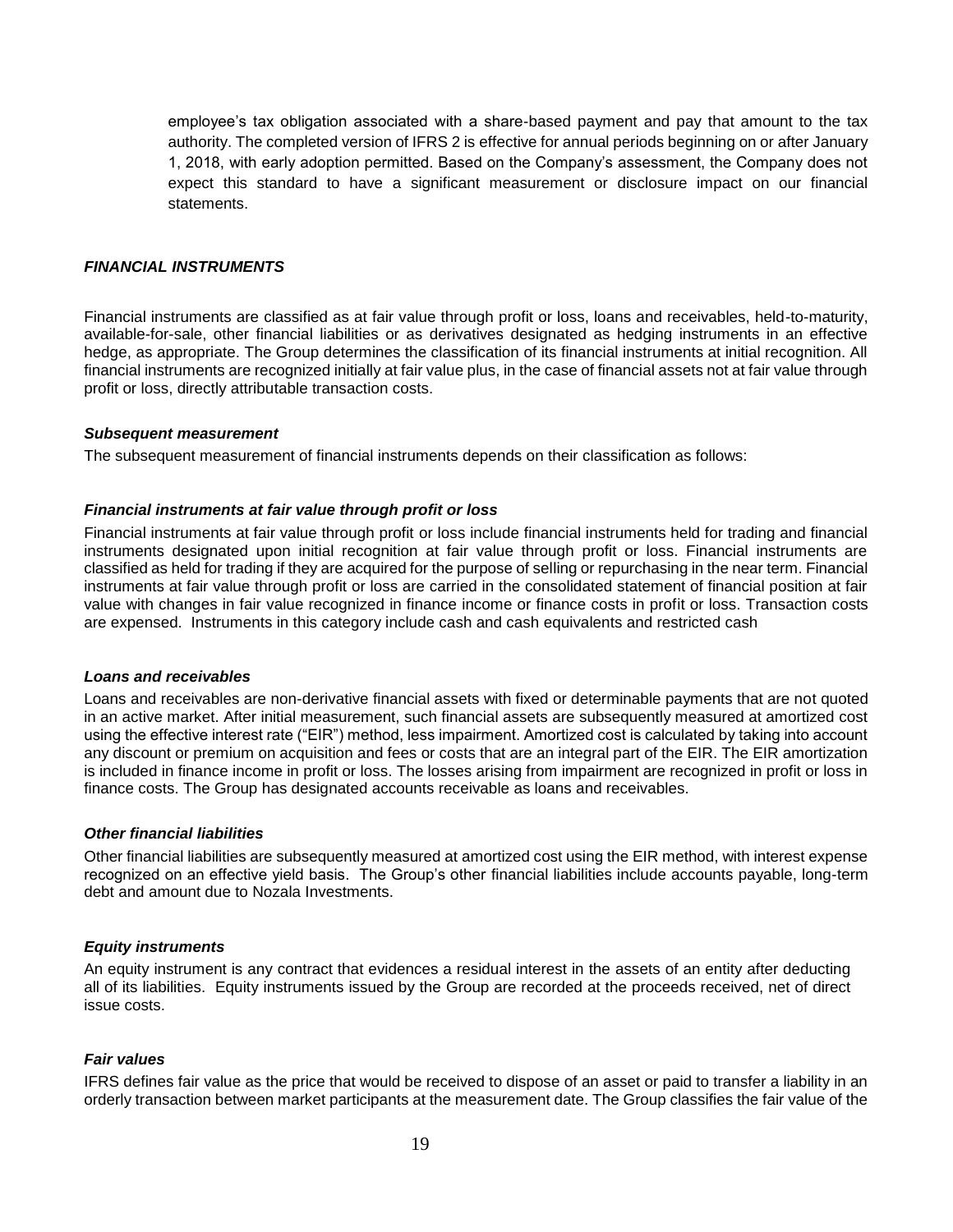financial instruments according to the following hierarchy based on the amount of observable inputs used to value the instrument

- Level 1 inputs to the valuation methodology are quoted prices for identical assets or liabilities in active markets.
- Level 2 Fair vales of financial assets and liabilities in level 2 are based on inputs other than level 1. Inputs to the valuation methodology included quoted prices for identical assets or liabilities in active markets, and inputs that are observable for the asset or liability, either directly or indirectly, for substantially the full term of the financial instrument. Level 2 valuations are based on inputs, including quoted forward prices for commodities, time value and volatility factors, which can be substantially observed or corroborated in the marketplace.
- Level 3 inputs to the valuation methodology are not based on observable market data.
- The Group's financial instruments consist of cash and cash equivalents, restricted cash, accounts receivable, accounts payable, amounts due to Nozala Investments and long-term debt. The fair value of cash and cash equivalents and restricted cash, accounts receivable and accounts payable approximate their carrying values due to the short term maturities of these items. The fair value of the Nozala Investments loan approximates its carrying value as the debt rate floats with prime. The fair value of the long-term debt approximates its carrying value as the interest rate is a market rate for similar instrument

The Group's cash and cash equivalents have been assessed on the fair value hierarchy described above; cash and cash equivalents and restricted cash are classified as Level 1.

## *Financial risks*

The Group's activities result in exposure to a variety of financial risks, including risks related to credit, market risk (currency fluctuation and interest rates) and liquidity risk.

a) Credit risk

The Group is exposed to credit risk only with respect to uncertainties as to timing and collectability of accounts receivable, cash and cash equivalents and restricted cash. The Group mitigates credit risk through standard credit and reference checks. There are no material financial assets that the Group considers past due. The Group currently holds the majority of its cash, cash equivalents and restricted cash holdings in large financial institutions in Canada and South Africa and does not expect any significant risk associated with those deposits. The accounts receivable are sales taxes refundable due from the Government of South Africa and Canada as well as trade receivables from diamond tenders; the Group does not foresee any significant risk in the collection of these accounts receivable.

The accounts receivable ageing amounts are as follows:

| June 30, 2018 |           | March 31, 2018 |           |
|---------------|-----------|----------------|-----------|
| $0-30$ days   | \$185,311 | 0-30 days      | \$550,684 |
| 31-90 days    | 28,889    | 31-90 days     | 53,735    |
| $120 + days$  | $\sim$    | $120 + days$   | ۰         |
| Total         | \$214,200 | Total          | \$604,419 |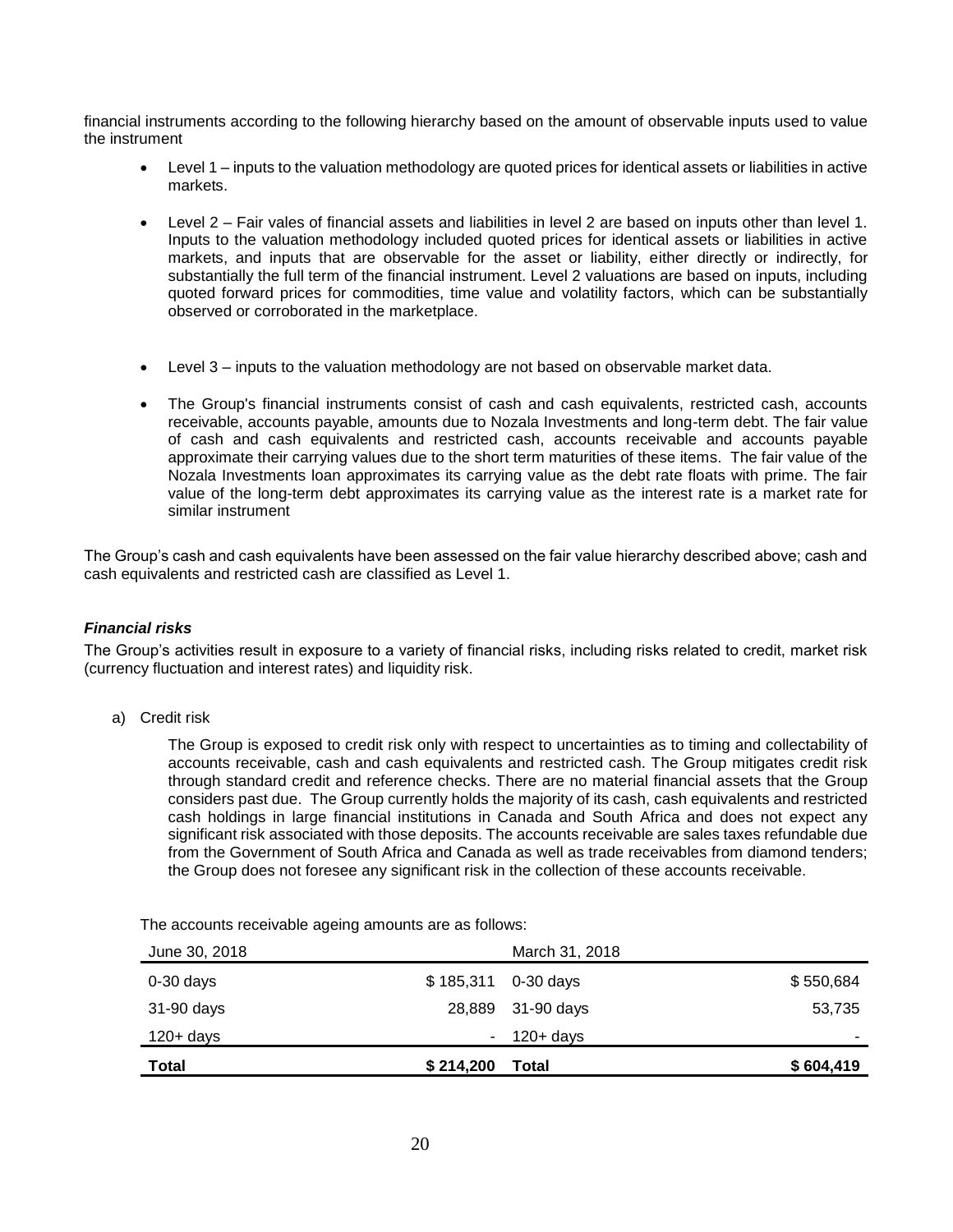#### b) Interest rate

The Group is not exposed to any material interest rate risk as the Group's long term debt has a fixed rate of interest, except for the Nozala Investments loan which has a variable rate of interest of South African prime rate plus 3%. A 1% change in the South African prime rate would result in interest expense changing by approximately \$4,100.

#### c) Foreign Currency risk

The Group is exposed to financial risk arising from fluctuations in foreign exchange rates and the degree of volatility of these rates. The Group does not use derivative instruments to reduce its exposure to foreign currency risk.

The Group's subsidiaries in South Africa operate using principally the US Dollar and the South African Rand and as such may be negatively affected by fluctuations in foreign exchange rates when translating from the currency of measurement of the Group's subsidiaries to the Group's reporting currency. The Group's monetary assets and liabilities denominated in South African Rand include:

|                                               | June 30, 2018 | March 31, 2018 |
|-----------------------------------------------|---------------|----------------|
| Cash and cash equivalents and restricted cash | \$970,941     | \$1,239,050    |
| Accounts receivable                           | 202,015       | 594,945        |
| Prepaids                                      | 369           | 782            |
| Accounts payable                              | 620,023       | 1,716,794      |
| Long-term debt                                | 1,553,275     | 1,708,779      |

A 5% change in the South African Rand would result in total comprehensive loss changing by approximately \$46,000.

#### d) Liquidity risk

Liquidity risk is the risk that the Group will not be able to meet its financial obligations when they fall due. The Group manages this risk through management of its cash flow from operations and its capital structure. Based on senior Management's and the Board of Directors' review of ongoing operations, the Group may revise timing of capital expenditures, bank loans, including project specific loans, or issue equity or a combination thereof.

The Group's current financial liabilities of \$4,665,598 are payable within one year. The Group enters into contractual obligations in the normal course of business operations. Management believes the Group's requirements for capital expenditures, working capital and ongoing commitments (including long-term debt) can be financed from existing cash, issuing equity, cash flow provided by operating activities, existing bank loans and by acquiring new project loans.

The table below summarizes the maturity profile of the Group's financial liabilities as at June 30, 2018 based on contractual undiscounted payments:

|                  | <b>Current</b> | Fiscal 2019 | Fiscal<br>2020 |
|------------------|----------------|-------------|----------------|
| Accounts payable | 871.469        | ٠           |                |
| Long-term debt   | 3,794,129      | 3,407,821   | 520,293        |
|                  | \$4,665,598    | \$3,407,821 | \$520,293      |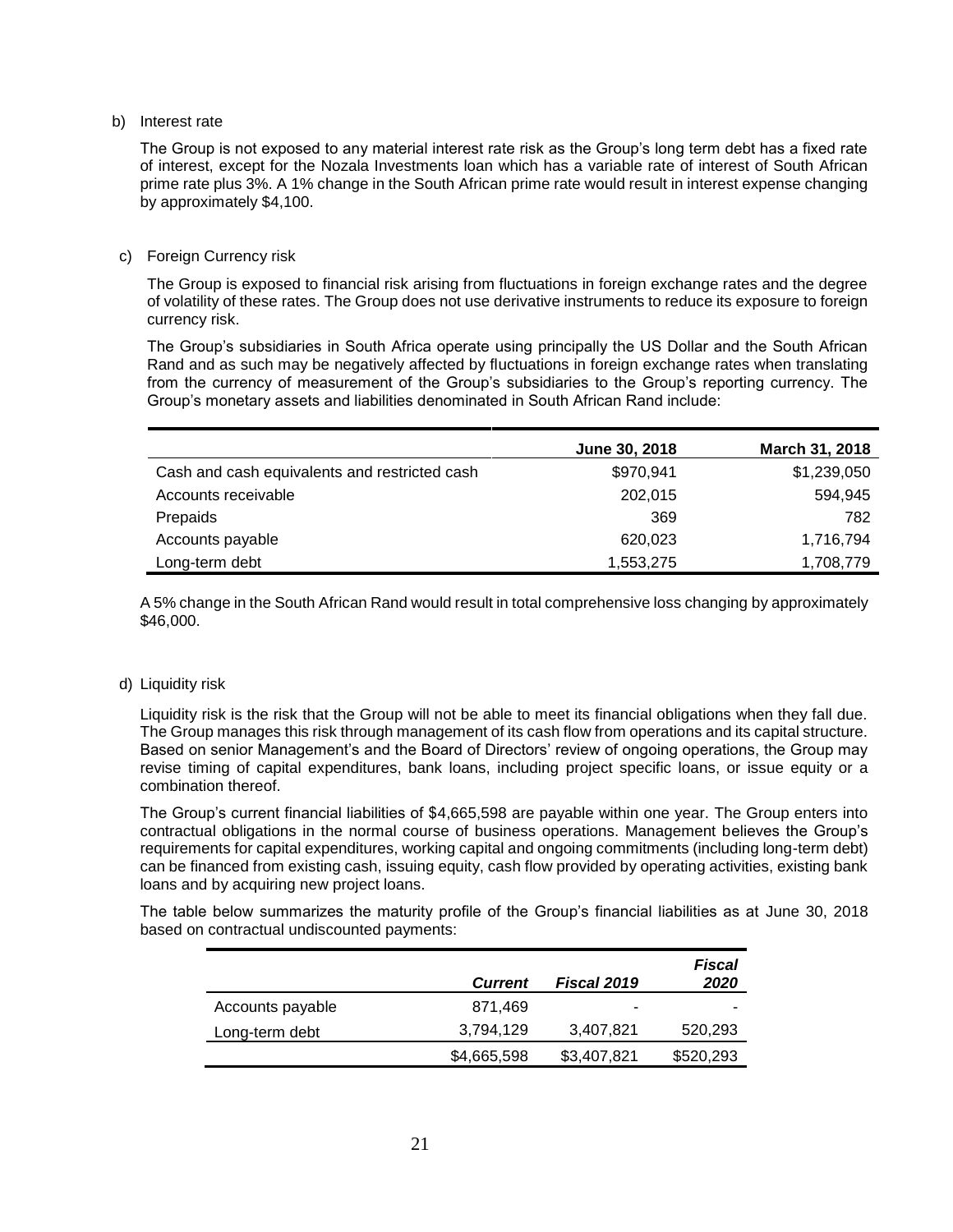#### e) Commodity price risk

Commodity price risk is the risk that the fair value or future cash flows will fluctuate as a result of changes in commodity prices. Commodity prices for Diamonds are impacted by not only the relationship between the Canadian, United States Dollar and South African Rand, but also world economic events that dictate the levels of supply and demand. The Company is exposed to the risk of declining prices for diamonds resulting in a corresponding reduction in projected cash flow. Reduced cash flow may result in lower levels of capital being available for field activity, thus compromising the Company's capacity to grow production. The Company did not have any fixed price commodity price contracts in place as at or during the period ended June 30, 2018 and the year ended March 31, 2018. The Company's operational results and financial condition are largely dependent on the commodity price received for its diamond production. Diamond prices have fluctuated widely in recent years due to global and regional factors including supply and demand fundamentals, inventory levels, economic and geopolitical factors. A 5% change in the price of diamonds would result in total comprehensive loss changing by approximately \$9,700.

## **RISK FACTORS RELATING TO THE COMPANY'S BUSINESS**

The Company faces a number of risks and uncertainties that could cause actual results or events to differ materially from those contained in any forward-looking statement. Additional risks and uncertainties not presently known to the Company or that are currently deemed to be immaterial may also impair the Company's business operations. Factors that could cause or contribute to such differences include, but are not limited to, the following:

#### *Capital Requirements*

There is no assurance that the Company will continue to be able to access the capital markets for the required funding necessary to maintain exploration properties, nor to complete any future acquisitions, or any future exploration programs. The Company may require additional capital to finance expansion or growth at levels greater than its current business plan. Insufficient capital may require the Company to delay or scale back its proposed acquisition and/or development activities.

#### *Revenues and Growth*

There are no assurances that suitable additional projects will be secured or that rough diamonds will be recovered incidentally, or at levels sufficient to sustain the Company's operations. The economics and feasibility of any potential project can be affected by many factors which may be beyond the capacity of the Company to anticipate or control. Material processing revenues and production in general are also reliant on both the quality and amount of diamond bearing material both available and being processed and the Company cannot predict with any certainty the recovery levels from a given area being worked, thus affecting revenues. This is also true of any prospective project the Company may acquire related to various other methods of diamond production.

#### *Nature of Mining*

The operation of any diamond mining project is subject to risks inherent in the mining industry, including variations in grade and other geological differences, unexpected problems associated with weather and required water, power, surface conditions, processing problems, mechanical equipment performance, accidents, labor disputes, risks relating to the physical security of the diamonds, force majeure risks and natural disasters. Such risks could result in personal injury or fatality, damage to or destruction of mining properties, processing facilities or equipment, environmental damage, delays or reductions in mining production, monetary losses, and possible legal liability.

#### *Nature of Joint Arrangement (Nozala)*

On March 5, 2008, the Company announced a formal joint venture partnership with well-established South African BEE group Nozala Investments (Pty) Ltd. This partnership is reflected in Diamcor's wholly-owned South African subsidiaries, DMI Minerals South Africa (Pty) Ltd. which was initially formed to secure diamond mining projects in South Africa. Under the terms of the joint venture in DMI Minerals, Diamcor retains a 70% direct ownership in the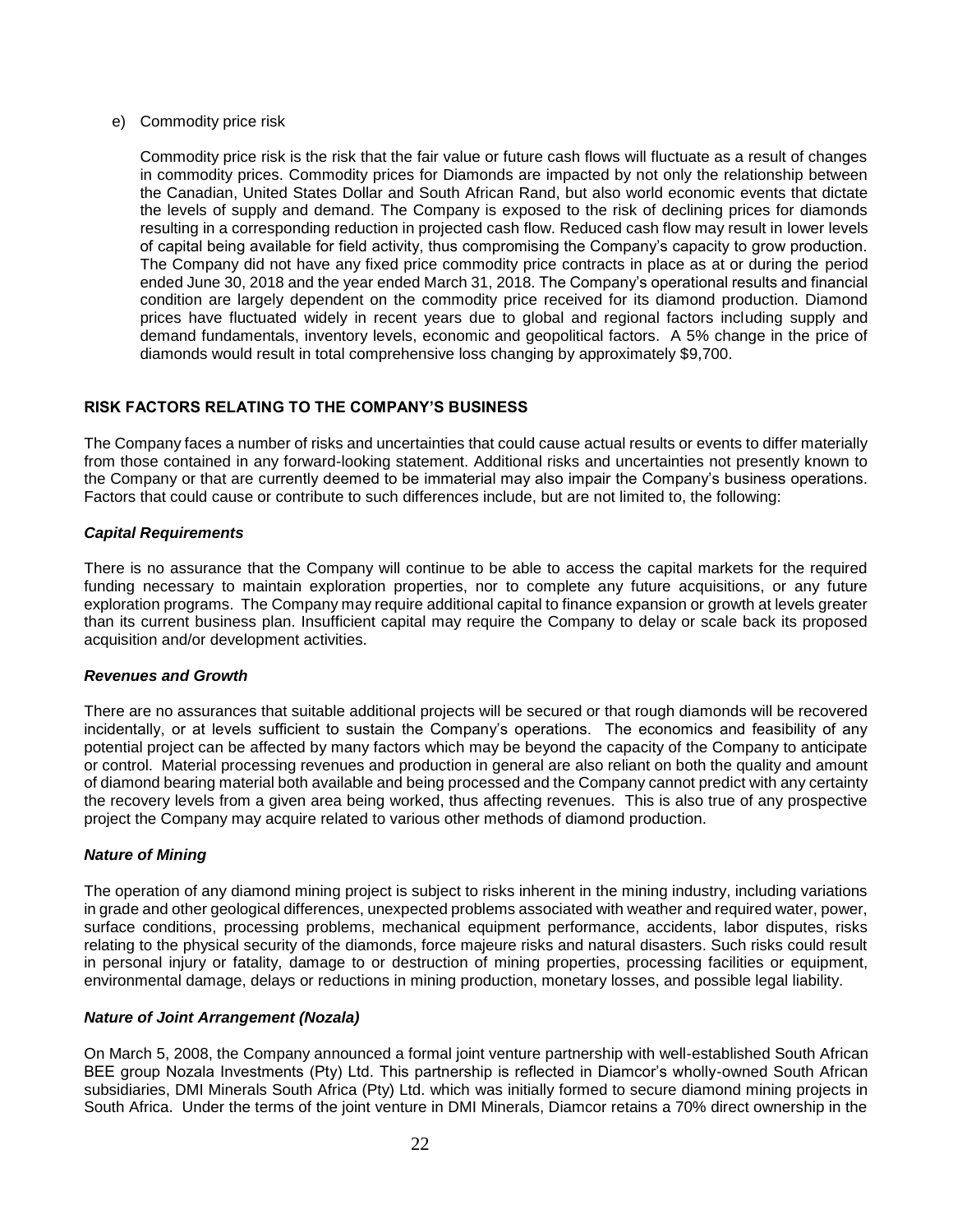subsidiary with Nozala holding a 30% direct shareholder ownership interest. Operationally, expenses charged to the development of projects held by the entities, and the revenues generated, will be similarly proportional. These joint arrangements are subject to the risks normally associated with the conduct of joint ventures and similar joint arrangements. These risks include the inability to exert influence over strategic decisions, the joint venture partner's ability to provide its proportionate share of funding, the development and operation of the projects, and mineral claims.

## *Diamond Prices and Demand for Diamonds*

The profitability of Diamcor will be dependent upon the recovery and sale of rough diamonds, which is dependent in significant part upon the worldwide demand for, and price of, diamonds. Diamond prices fluctuate and are affected by numerous factors beyond the control of the Company, including worldwide economic trends, particularly in the US, Japan, China and India, worldwide levels of diamond discovery and production and the level of demand for, and discretionary spending on, luxury goods such as diamonds and jewelry. Low or negative growth in the worldwide economy or the occurrence of terrorist activities creating disruptions in economic growth could result in decreased demand for luxury goods such as diamonds, thereby negatively affecting the price of diamonds. Similarly, a substantial increase in the worldwide level of diamond production could also negatively affect the price of diamonds. In each case, such developments could materially adversely affect the Company's results of operations.

## *Currency Risk*

Currency fluctuations may affect the Company's financial performance. Diamonds are sold throughout the world based principally on the US dollar price. The Company reports its financial results in Canadian dollars and a majority of its costs and expenses are incurred in either Canadian dollars or the South African Rand. The Company's South African subsidiaries operate using principally the US dollar and the South African Rand and, as such, may be negatively affected by fluctuations in foreign exchange rates when translating from the currency of measurement of the Company's subsidiary to the Company's reporting currency. The appreciation of the Canadian dollar against the US dollar, and the depreciation of such other currencies against the US or Canadian dollar, therefore, may increase expenses and the amount of the Company's liabilities relative to revenue.

#### *Licenses and Permits / (Rights)*

There are inherent risks involved in operating in foreign countries, including stringent environmental and permitting / rights issues. The exercise of the So Ver mineral rights (subject to the terms of the pending sale agreement), the Krone-Endora at Venetia project, pending acquisitions, and future exploration on certain properties requires licenses and permits from the South African government. There can be no guarantee that the Company will be able to renew these licenses or obtain or maintain all other necessary licenses and permits that may be required to maintain operations or to further explore and develop certain properties. Title to mining properties involves certain inherent risks due to the difficulties of determining the validity of certain claims as well as the potential for problems arising from the frequently ambiguous conveyance history characteristic of many mining properties.

#### *Regulatory and Environmental Risks*

The operation of mines and exploration activities are subject to various laws and regulations governing the protection of the environment, exploration, development, production, taxes, labor standards, occupational health, waste disposal, mine safety, manufacturing safety, power and water, and other matters. New laws and regulations, amendments to existing laws and regulations, or more stringent implementation or changes in enforcement policies under existing laws and regulations could have a material adverse impact on the Company by increasing costs and/or impairing the operations at the project. Mining and manufacturing are subject to potential risks and liabilities associated with pollution of the environment and the disposal of waste products occurring as a result of mining and manufacturing operations. To the extent that the Company is subject to uninsured environmental liabilities, the payment of such liabilities could have a material adverse effect on the Company.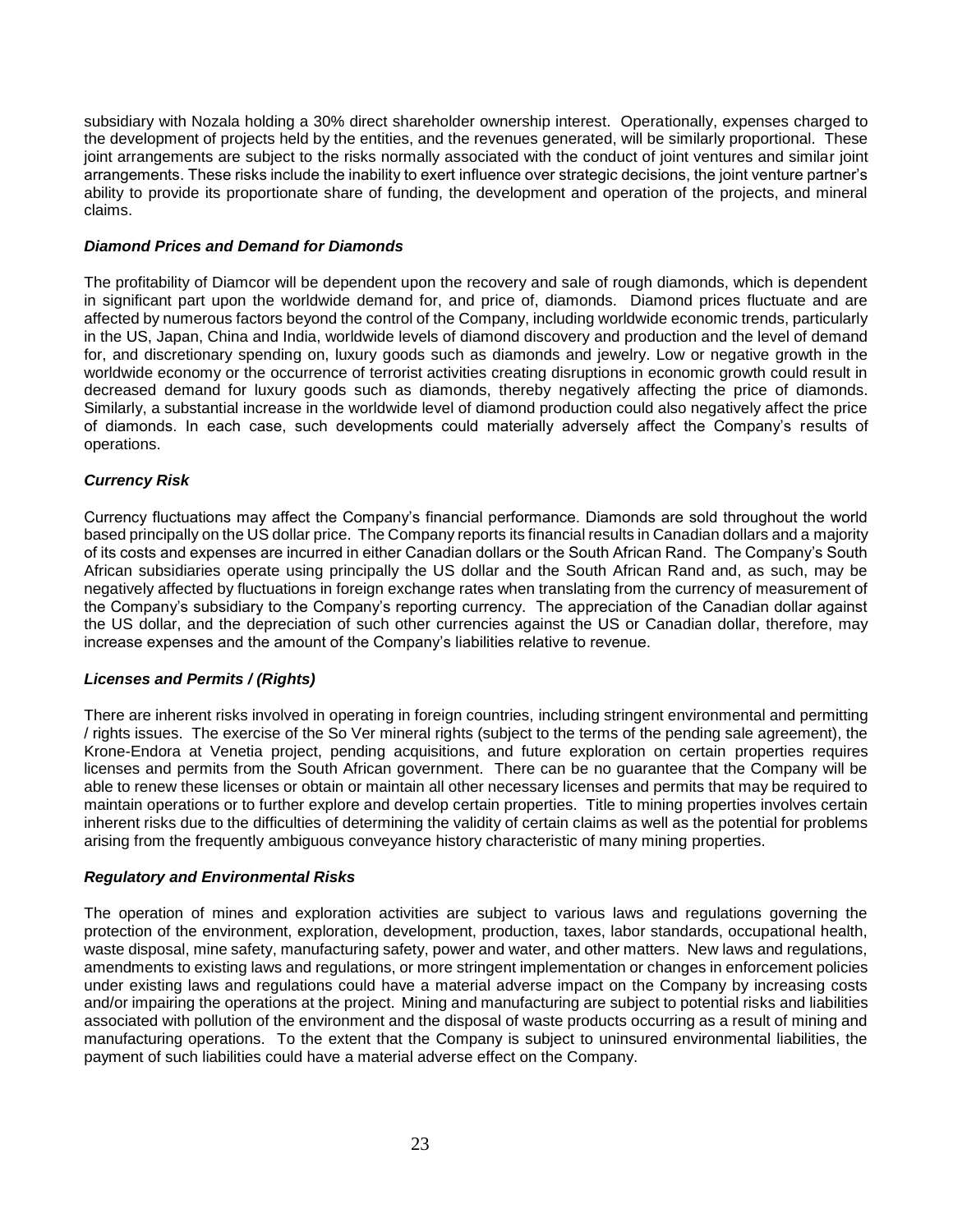## *Reliance on Skilled Employees*

Exploration and operational activities for any Company projects are dependent upon the efforts of certain key and skilled employees. The loss of these employees or the inability of the Company to attract and retain additional skilled employees may adversely affect the level of operations and the Company's ability to operate efficiently. Currently, there is significant competition for skilled workers in these operations. The loss of the services of any of the Company's key executive officers or key employees could harm its business. None of the Company's key executive officers or key employees currently has a contract that guarantees their continued employment with the Company. There can be no assurance that any of these persons will remain employed by the Company or that these persons will not participate in businesses that compete with it in the future.

## *Regional Power Supply*

Potential power supply issues in South Africa have been highlighted by the media in the past years with regards to the inability of state-owned power supplier *Eskom* to deliver consistent electricity requirements to many of the larger mines in South Africa. While these issues are not presently expected to affect any of the current operational requirements of the Company, there can be no assurances that any new projects that the Company may acquire or operate will be able to secure the required electrical capacities needed to sustain uninterrupted supply and operations.

## *Competition*

Within the minerals industry sector, including the diamond tailings re-treatment sector, diamond exploration sector, and various other related methods of diamond mining and production, Diamcor competes with other companies possessing greater financial and technical resources than it may have access to. Even with its current facility, and the promise of any other exploration or diamond producing project, or property, there can be no assurances that the Company will continue to be able to complete or execute its desired programs on its proposed schedules, nor within the cost estimates assumed. If the Company is unable to successfully compete in the diamond market, then its results of operations will be adversely affected.

#### *Securities May Be Volatile and Subject to Wide Fluctuations*

The market price of the Company's securities may be volatile and subject to wide fluctuations. If the Company's revenues do not grow, or grow more slowly than it requires, or if operating or capital expenditures exceed its expectations and cannot be adjusted accordingly, or if some other event adversely affects the Company, the market price of the Company's securities could decline. If securities analysts alter their financial estimates of the Company's financial condition it could affect the price of the Company's securities. Some other factors that could affect the market price of the Company's securities include announcements of new explorations, technological innovations and competitive developments. In addition, if the market for stocks in the Company's industry or the stock market in general experiences a loss in investor confidence or otherwise fails, the market price of the Company's securities could fall for reasons unrelated to its business, results of operations and financial condition. The market price of the Company's stock also might decline in reaction to conditions, trends or events that affect other companies in the market even if these conditions, trends or events do not directly affect the Company. In the past, companies that have experienced volatility in the market price of their stock have been the subject of securities class action litigation. If the Company were to become the subject of securities class action litigation, it could result in substantial costs and a diversion of management's attention and resources.

## **RELATED PARTY TRANSACTIONS**

During the interim period ended June 30, 2018, the Company paid or accrued to key management personnel and consultant's compensation totaling \$107,400, Directors fees of \$18,000 and performance bonuses of \$nil. As at June 30, 2018, the Company owed a total of \$50,925 (March 31, 2018 - \$55,125) to Directors of the Company and its subsidiaries, including a company controlled by a Director.

The transactions were in the normal course of operations and are measured at fair value at initial recognition.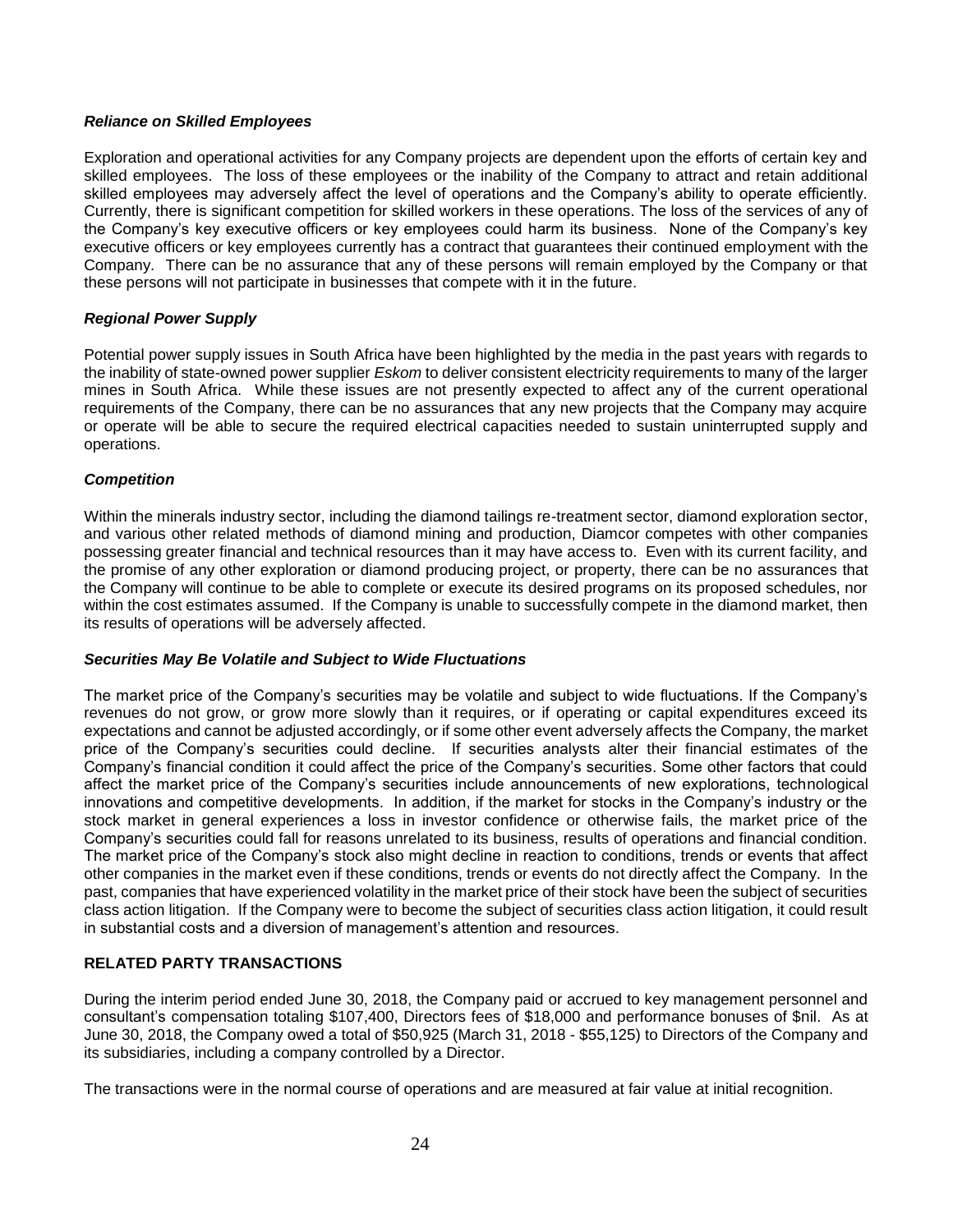#### **OUTSTANDING SHARE INFORMATION**

As at August 29, 2018

#### **Authorized**

| Issued and outstanding shares       | 60.735.573 |
|-------------------------------------|------------|
| Weighted average outstanding shares | 57,306,607 |

#### **NATIONAL INSTRUMENT 52-109 ON CERTIFICATION OF ANNUAL AND INTERIM FILINGS**

The Company files a 52-109FV2 certification of interim filing duly executed by the Company's current CEO and CFO as required by securities laws.

#### **DISCLOSURE CONTROLS AND PROCEDURES**

The Company has disclosure controls and procedures in place to provide reasonable assurance that any information required to be disclosed by the Company under securities legislation is recorded, processed, summarized and reported within the applicable time periods and to ensure that required information is gathered and communicated to the Company's management so that decisions can be made about timely disclosure of that information. The Company's Chief Executive Officer and Chief Financial Officer evaluated the Company's disclosure controls and procedures for the interim period ended June 30, 2018 and have concluded that the Company's disclosure controls and procedures to be adequate for the above purposes.

Including the Company's transition to IFRS, there have been no significant changes in the Company's disclosure controls, or in other factors that materially affected or are reasonably likely to affect, the Company's disclosure controls subsequent to the date the Company carried out its evaluation.

#### **SUBSEQUENT EVENTS**

On August 1, 2018, 100,000 options expired that had an exercise price of \$1.15.

On August 6, 2018, 1,150,000 options expired that had an exercise price of \$1.25

On August 29, 2018, the Company completed the  $2<sup>nd</sup>$  tranche of a non-brokered private placement financing of 3,510,315 units at a price of CAD\$0.35 per unit, resulting in gross proceeds of \$1,228,610.25. Each unit consisted of one common share and one-half of one common share purchase warrant with an exercise price of CAD\$0.60 expiring August 29, 2021. In conjunction with the closing of the financing the Company paid to two finder's an aggregate cash commission of \$6,510.00, which represented 6% of the gross proceeds received from subscriptions introduced to the Company by such finders. In addition, the Company issued an aggregate of 18,600 nontransferable warrants to the two finders, representing 6% of the number of units sold to subscribers introduced to the Company by such finders. Each finder's warrant issued entitles the holder to purchase one common share of the Company at an exercise price of CAD\$0.60 until August 29, 2021. The shares and warrants issued are subject to a hold period ending on December 30, 2018.

#### **OTHER**

The Company operates offices in both Canada and South Africa and is listed on the Canadian TSX Venture Exchange trading under the symbol "DMI", and on the OTCQB in the USA trading under the symbol "DMIFF". Public